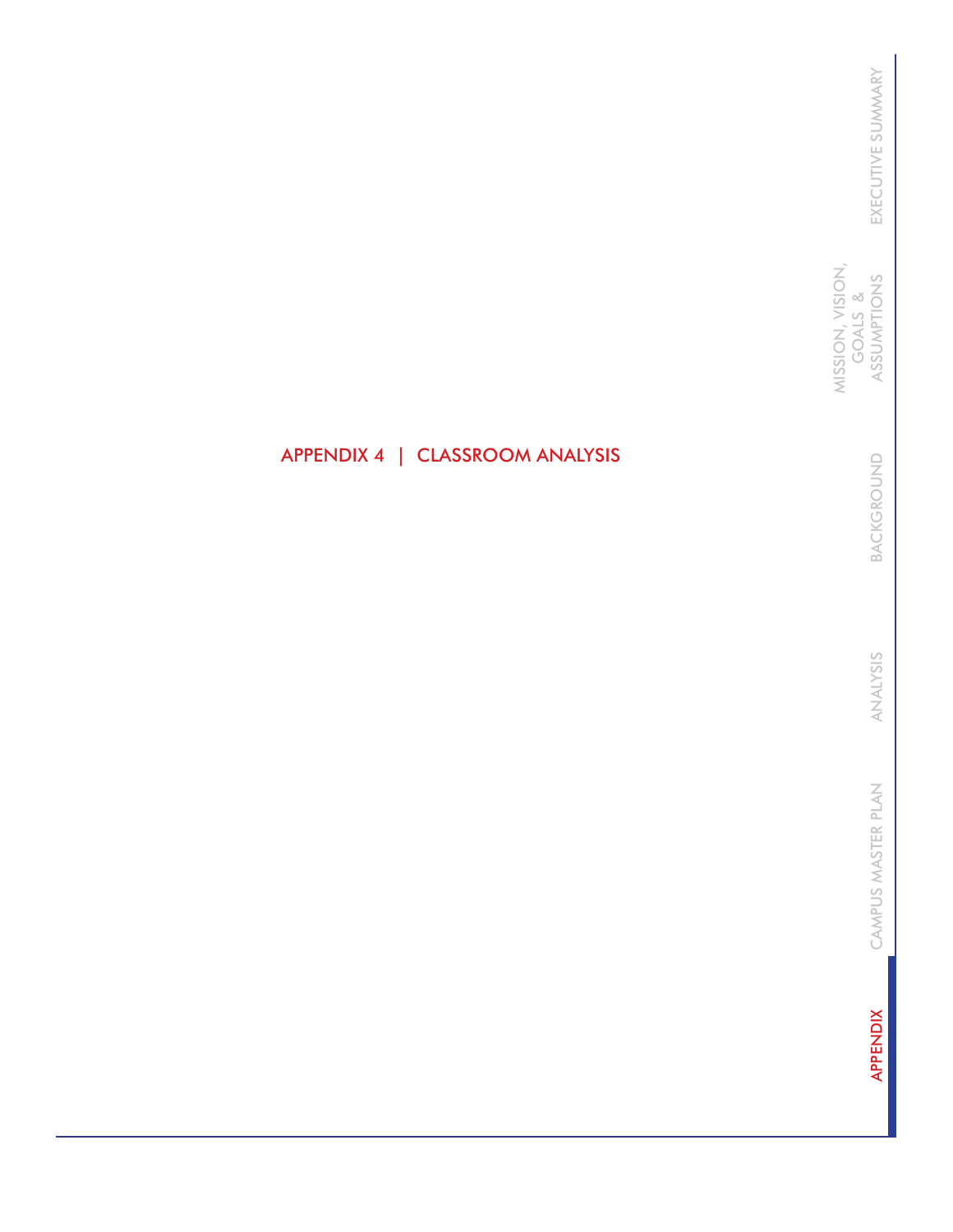

# **Classroom Analysis**

February 27, 2008

Comprehensive Facilities Planning, Inc. ♦ Columbus, Ohio 43209 ♦ www.cfp-planners.com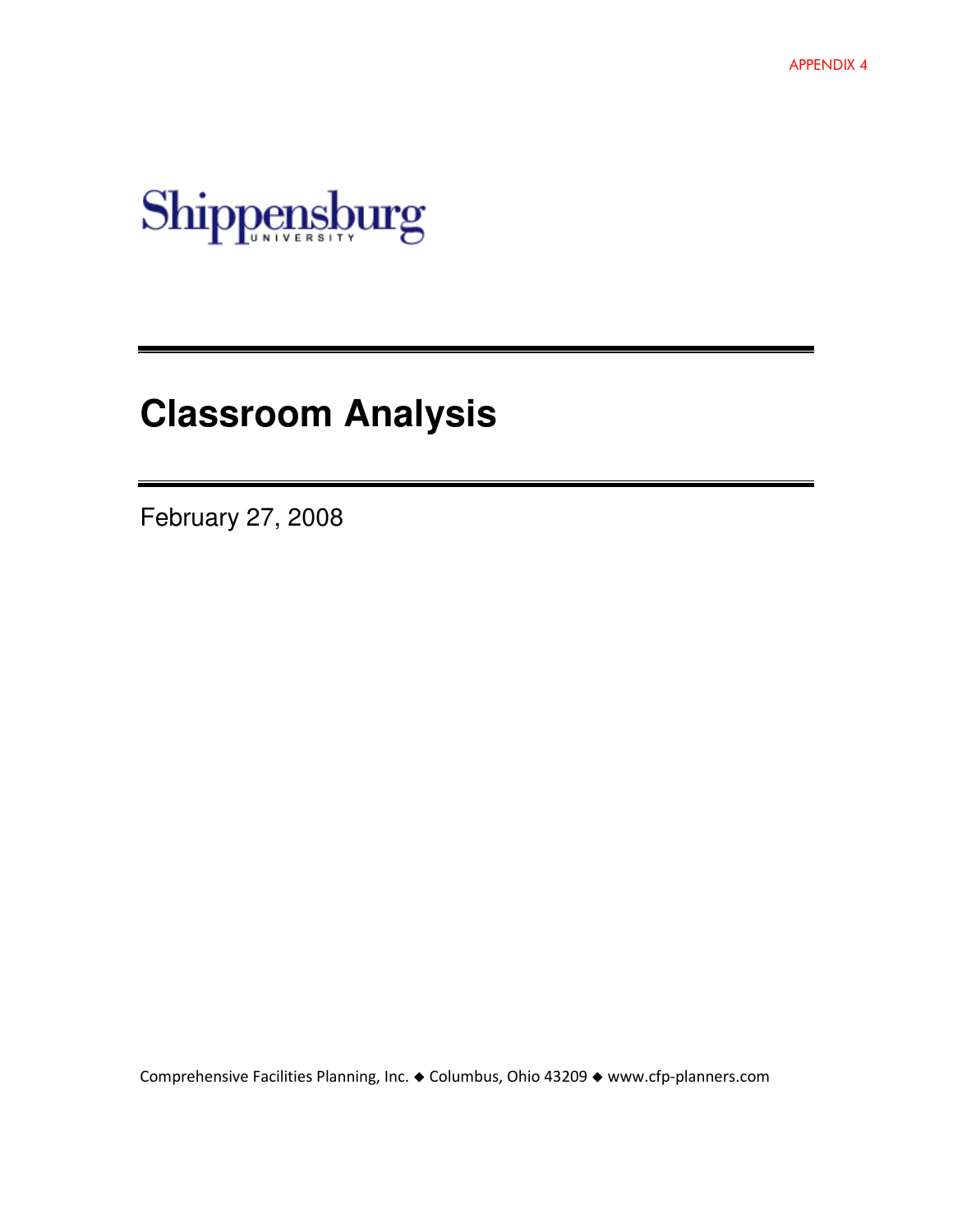# **Table of Contents**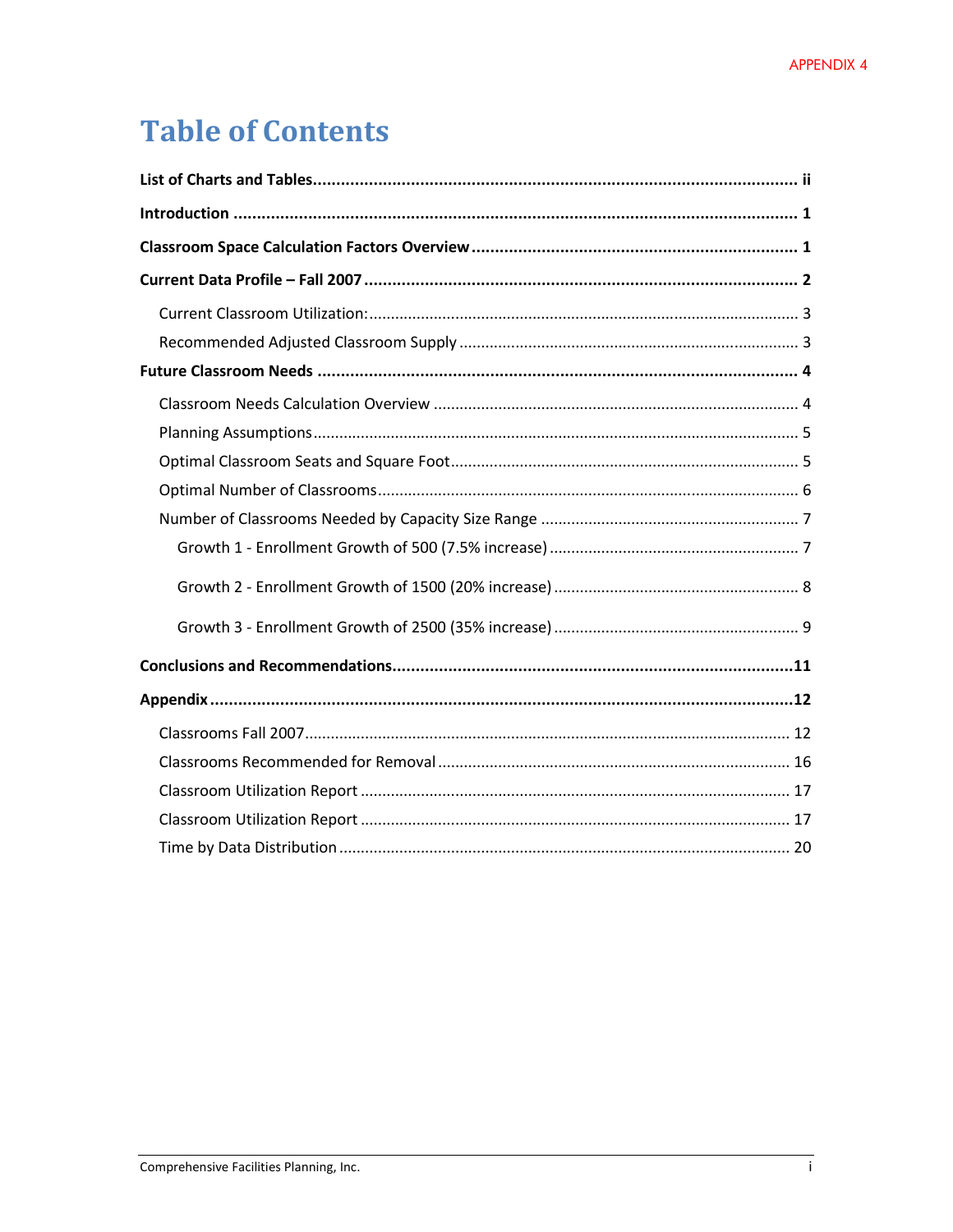# List of Charts and Tables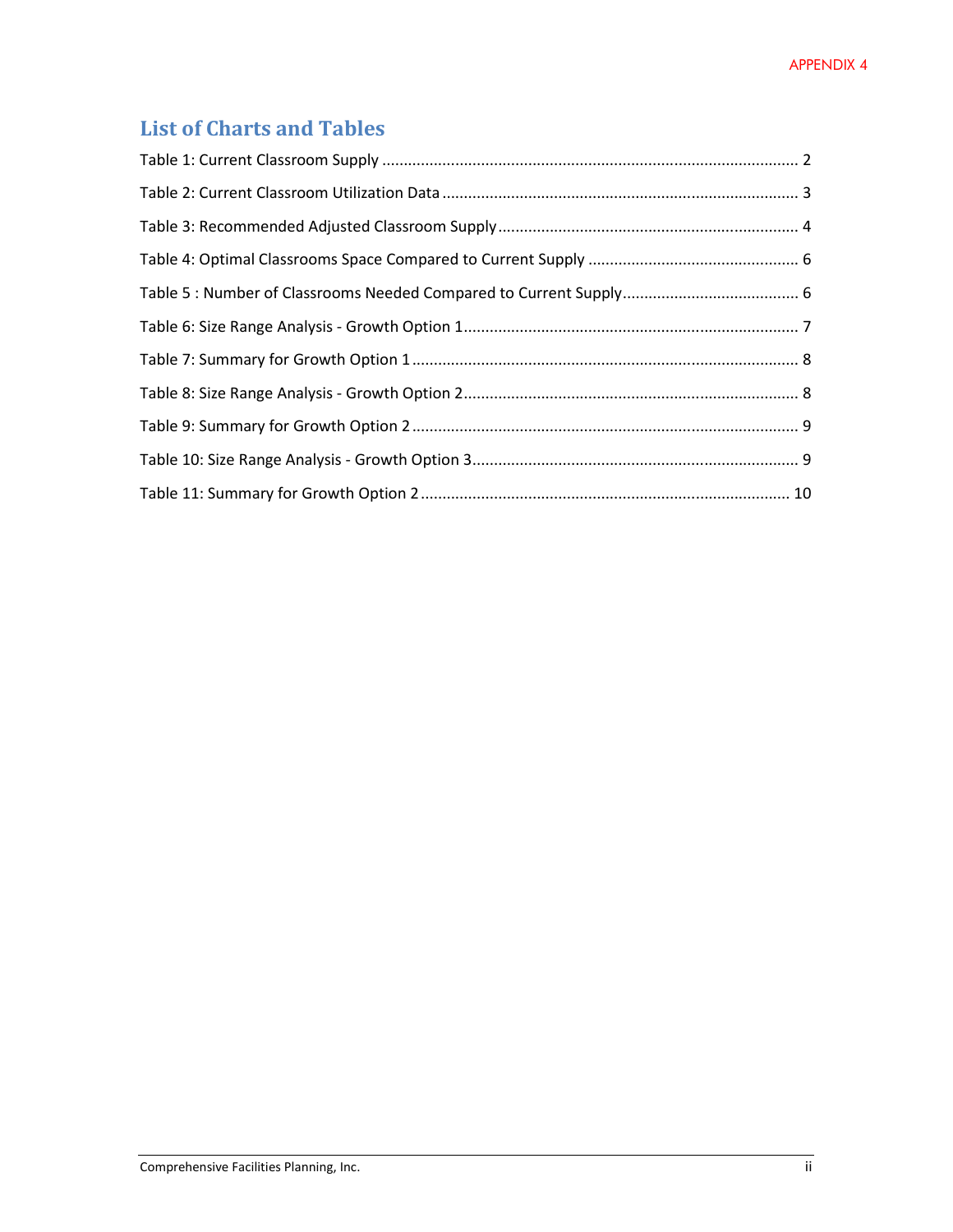# Introduction

Shippensburg University retained the services of Comprehensive Facilities Planning, Inc. (CFP) to conduct a study of its space needs, including a comprehensive study of its classroom facilities as part of developing the campus master plan. The purpose of the study is to:

- Evaluate current conditions,
- Identify physical deficiencies,
- Analyze utilization of the classrooms,
- Determine the classroom need to meet current and projected enrollments,
- Recommend strategies for meeting these needs.

The study examined Fall 2007 semester data from the University's space inventory and class files, and analyzed classrooms to determine whether sufficient classroom space exists for the current profile of student population and course offerings. The analysis also included an investigation of whether sufficient classrooms of appropriate size ranges exist. In addition, three future enrollment growth scenarios were factored into the analysis for long-term planning.

# Classroom Space Calculation Factors Overview

The square feet of instructional space and the number of rooms and their sizes are determined by four variables as described below.

Weekly Student Contact Hours (WSCH) in classrooms - This is a measure of the instructional load that takes place in classrooms during the week. The WSCH are determined by multiplying the number of students in a class section in a classroom by the number of hours the section meets each week. The sum for all sections is the total WSCH. Dividing the WSCH by the campus FTE provides a ratio generally expected in the range of 10 to 12. This means that a full time equivalent student is in scheduled instruction in classrooms between 10 and 12 hours per week.

For planning purposes it is generally assumed that this ratio will remain constant for a campus over the planning period. However, it could be influenced by changes in instructional methods such as an increase in on-line instruction, more independent instruction or other "nontraditional" instruction that uses less classroom facilities. WSCH is generally reported in a standard classroom utilization report. Many state systems require regular classroom utilization reports which can provide the WSCH data.

Classroom Utilization Rates – The classroom utilization rate is made up of two parts: (1) the Weekly Room Hour Rate and; (2) the Station Occupancy Rate. The product of these two factors is the Classroom Utilization Rate (CUR)

Weekly Room Hour (WRH) Rate - The WRH is the average number of hours per week that the classrooms are used. It is determined by adding up all of the hours each classroom is in scheduled use during the week, including change time, and dividing by the total number of classrooms. Most standard classroom utilization reports provide this number as a measure of how efficiently the classrooms are currently being utilized.

The Pennsylvania State System of Higher Education (PASSHE) has established a WRH rate of 37.5 (50 available room hours per week x 75% room use rate).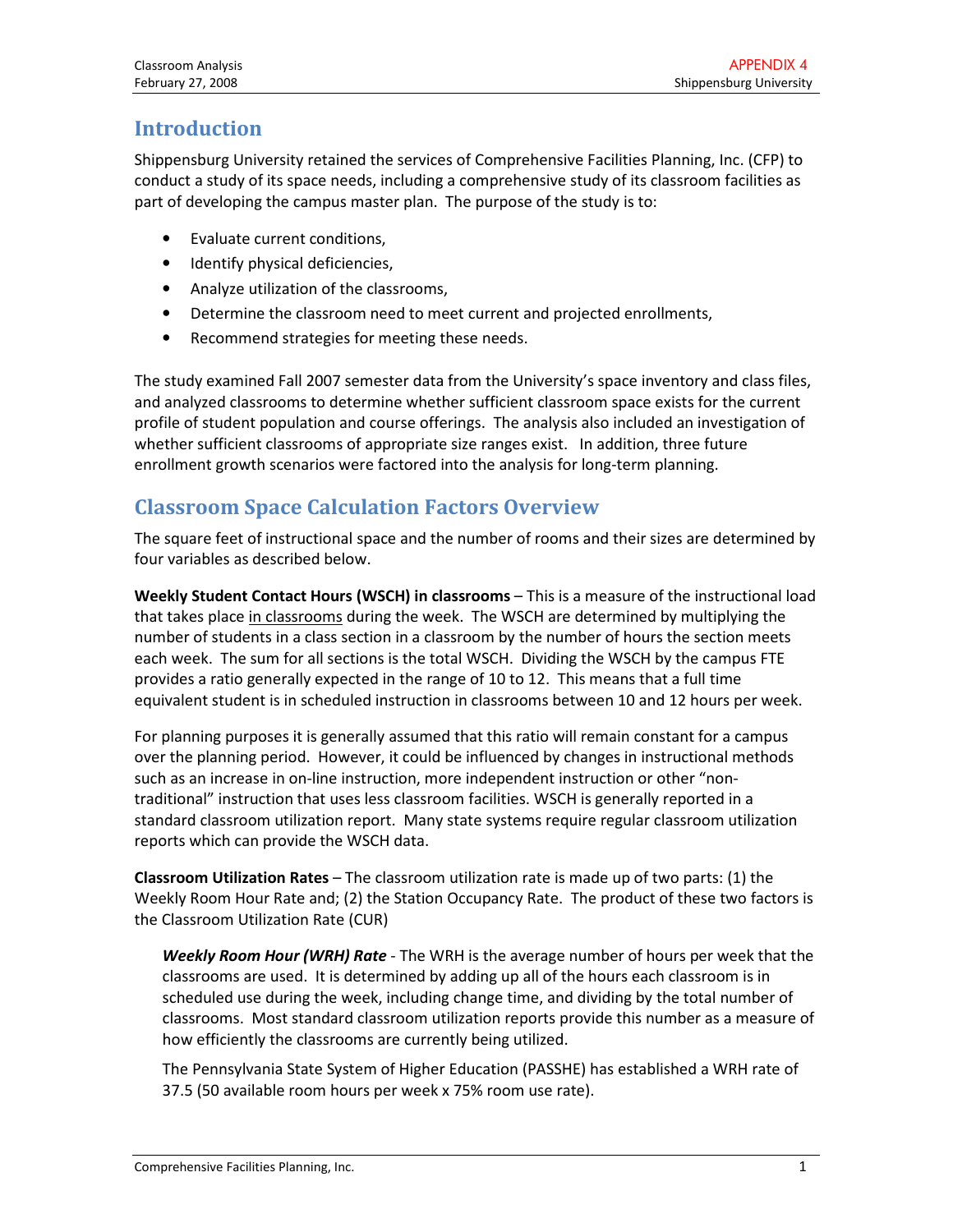**Station Occupancy Rate** –This is the ratio of the number of seats occupied divided by the seating capacity of the room. Most standard classroom utilization reports provide this ratio or percentage as a measure as to how efficiently the classroom seats are currently being utilized or filled.

The PASSHE guidelines set this rate at 67%.

Station Size – The average station size is a critical factor in determining the square feet of classroom space required. While the station size varies by the type of classroom (seminar, lecture hall, etc.) an average goal is usually established so that the square feet of classroom space can be calculated. It also should be noted that the average station size has been increasing over time to provide more instructional flexibility. Station size has a direct relation to classroom square feet need.

The PASSHE guidelines establish an average station size of 22 ASF/seat (20 ASF per station x 1.1 service space multiplier). It is important to note if the average station size includes a service space factor.

Instructional Patterns (Section Sizes) – The instructional patterns determine the number of classrooms needed and their seating capacity sizes. A change in average section size will have a direct impact on the number of sections to be offered and hence on the number of classrooms needed to meet the demand. A change in instructional patterns that "off-loads" instruction from traditional classroom facilities as discussed above will impact both square feet of classroom need as well as number and size of rooms needed.

# Current Data Profile – Fall 2007

The University's space inventory and schedule of classes (class file) databases were used to develop a current profile of the number of classrooms available (supply) and the instructional demand for classrooms as of the Fall 2007 semester. This data provides a baseline from which the future classroom needs are developed. Summary tables of the data acquired from these files are shown below:

|                              | <b>Current</b><br><b>Rooms</b> | <b>Square</b><br><b>Feet</b> | Total<br><b>Seats</b> | <b>Average</b><br><b>Classroom</b><br>Size (sq ft) | <b>Average</b><br><b>Seats per</b><br><b>Room</b> | <b>Average</b><br><b>Station</b><br>size |
|------------------------------|--------------------------------|------------------------------|-----------------------|----------------------------------------------------|---------------------------------------------------|------------------------------------------|
| <b>Active</b>                | 72                             | 62,388                       | 3,302                 | 867                                                | 46                                                | 18.9                                     |
| Inactive or under renovation | 30                             | 20,625                       | 1,207                 | 688                                                | 40                                                | 17.1                                     |
| <b>Total Classrooms</b>      | 102                            | 83,013                       | 4,509                 | 814                                                | 44                                                | 18.4                                     |
| <b>Service Rooms</b>         | 39                             | 1,957                        |                       |                                                    |                                                   | 0.4                                      |
| <b>Totals</b>                | $102*$                         | 84.970                       | 4.509                 | 833                                                | 44                                                | 18.8                                     |

#### Table 1: Current Classroom Supply

\*Excludes services rooms.

The total number of available classrooms is 102, which includes 72 rooms with scheduled use during the Fall 2007 semester as well as rooms in Dauphin Humanities Center and Henderson Gymnasium that were under renovation at the time of this study but will be reactivated during 2008. The total available assignable square feet is 84,970, which includes classroom service space. Two rooms used by Exercise Science in the Conference Center during Fall 2007 are not included in the above classroom supply.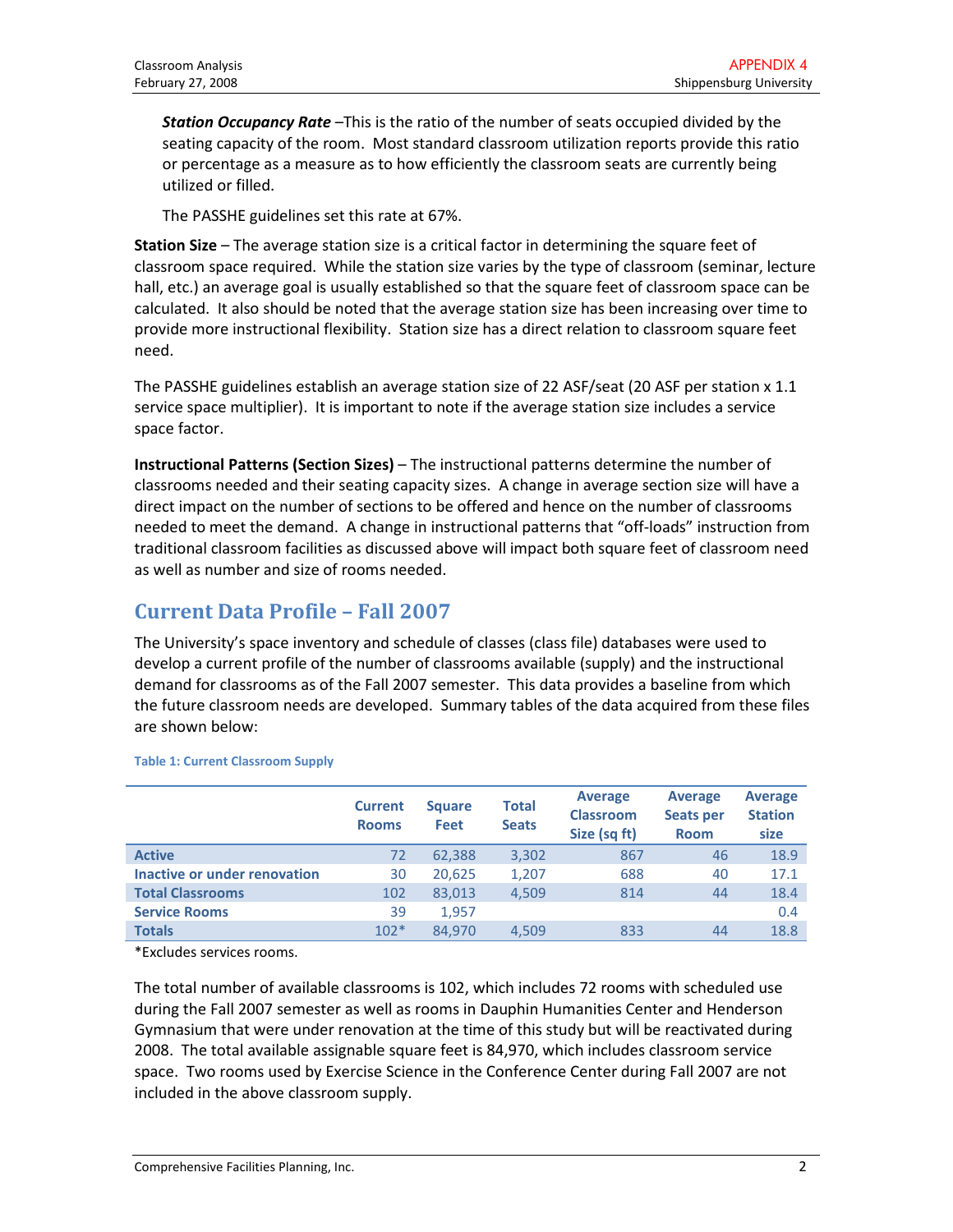### Current Classroom Utilization:

Table 2 below displays scheduled classroom utilization data for 74 rooms, which includes the demand for Exercise Sciences accommodated in the two Conference Center rooms. The instructional demand data of WRH, WSCH, total enrollments, average section size and average WRH per section provide a basis from which future instructional demand is calculated

|                                                                                                 | <b>Total Weekly</b><br><b>Room Hours</b><br>$(WRH)$ $(1)$ | <b>Average WRH</b><br>per Room            |                                   | <b>Station</b><br><b>Occupancy %</b> | <b>Weekly Student Contact</b><br><b>Hours (WSCH)</b> |                            |
|-------------------------------------------------------------------------------------------------|-----------------------------------------------------------|-------------------------------------------|-----------------------------------|--------------------------------------|------------------------------------------------------|----------------------------|
| 8am-6pm                                                                                         |                                                           | 2,243                                     | 30.3                              | 66.20%                               |                                                      | 67,478                     |
| 8am-10pm                                                                                        | 2,669                                                     |                                           | 64.80%<br>36                      |                                      |                                                      | 78,487                     |
| Includes 2 rooms in the Conference Center temporarily used by Exercise Science fall 2007<br>(1) |                                                           |                                           |                                   |                                      |                                                      |                            |
|                                                                                                 | Total<br><b>Sections</b>                                  | Total<br>Enrollment in<br><b>Sections</b> | Average<br>Section<br><b>Size</b> | Average<br>WSCH per<br>Enrollment    |                                                      | Average WRH<br>per Section |
| 8am-6pm                                                                                         | 840                                                       | 24,758                                    |                                   | 29.5                                 | 2.7                                                  | 2.7                        |
| 8am-10pm                                                                                        | 954                                                       | 27,986                                    |                                   | 29.3                                 | 2.8                                                  | 2.8                        |

#### Table 2: Current Classroom Utilization Data

#### Observations:

- The average weekly room hours for the 8 AM to 10 PM time frame is 36 as compared to the PASSHE guideline of 37.5.
- Station Occupancy (SO) is 64.8% compared to the PASSHE guideline of 67%.
- Based on Fall 2007 FTE of 6,601, the ratio of Weekly Student Contact Hours per FTE student is 12, which is at the upper range of the expected ratio.

### Recommended Adjusted Classroom Supply

Part of the scope of work for the space assessment portion of the campus master plan included a detailed evaluation of the condition of the classroom supply based on a set of criteria used to define a quality classroom facility. Classroom attributes not matching these criteria were scored as being deficient and are presented in a separate report. This evaluation has been used to identify eighteen rooms that are considered to be poor quality instructional spaces and should be considered for removal from the classroom supply, and may be available for reuse to meet other campus needs. These rooms are located in Horton Hall, Gilbert Hall, Stewart Hall, the Faculty Office Building and Wright Hall. Besides being determined as most deficient, reuse or removal of these rooms from the supply is suggested because rooms in Horton and Gilbert are remote from the academic core, while the rooms in the Faculty Office Building and Wright are in facilities being considered for future demolition.

Table 3 below summarizes the changes to the classroom supply if these eighteen rooms are removed: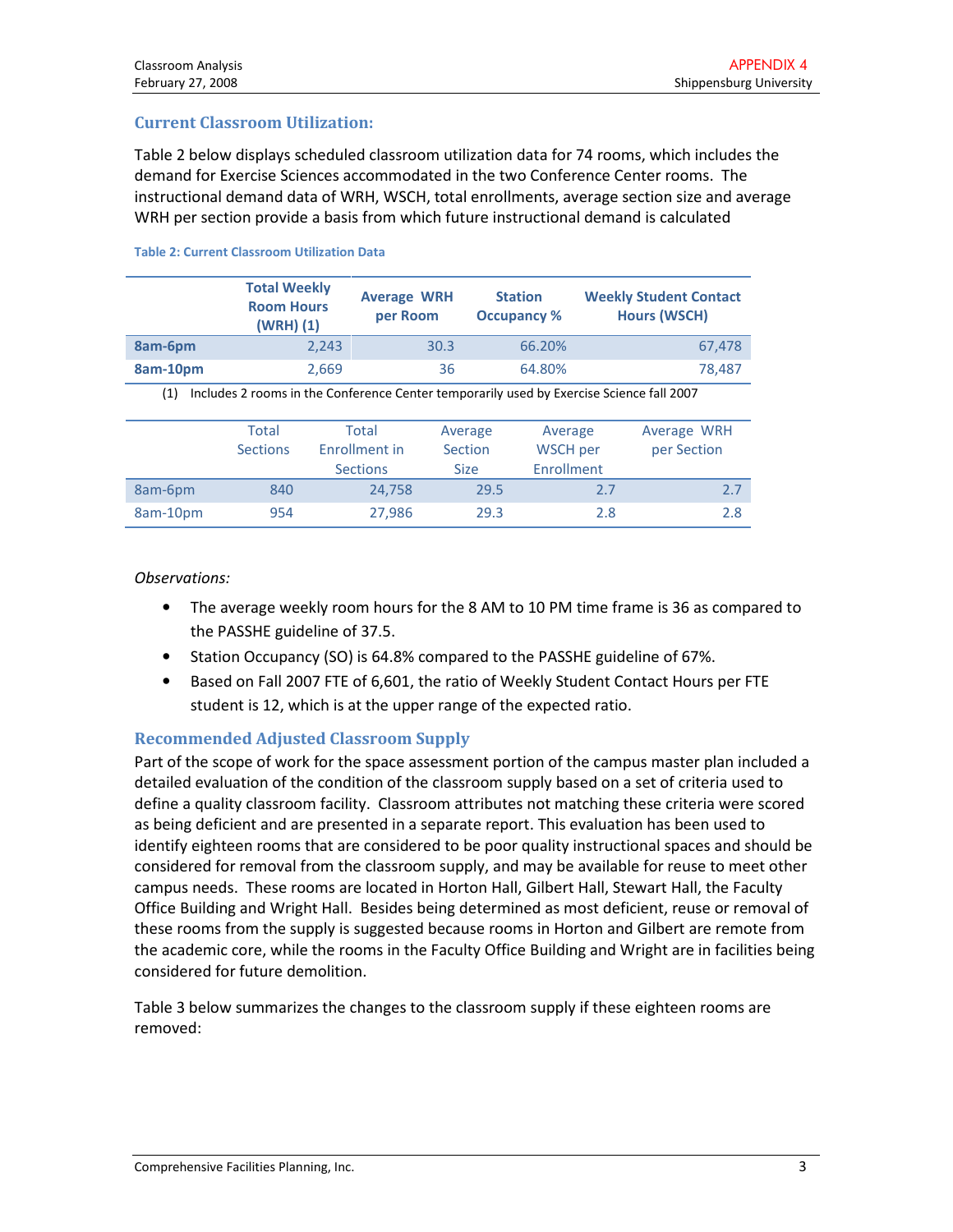#### Table 3: Recommended Adjusted Classroom Supply

|                                | <b>Current</b><br><b>Rooms</b> | <b>Square</b><br>Feet | Total<br><b>Seats</b> | <b>Average</b><br><b>Classroom</b><br>Size (sq ft) | <b>Average</b><br>Seats per<br><b>Room</b> | <b>Average</b><br><b>Station</b><br>size |
|--------------------------------|--------------------------------|-----------------------|-----------------------|----------------------------------------------------|--------------------------------------------|------------------------------------------|
| Fall 2007 CR Supply            | 102                            | 83,013                | 4,509                 | 814                                                | 44                                         | 18.4                                     |
| <b>Removed Rooms</b>           | 18                             | 10.065                | 603                   | 559                                                | 34                                         | 16.7                                     |
| <b>Adjusted Current Supply</b> | 84                             | 72.948                | 3,906                 | 868                                                | 47                                         | 18.7                                     |
| <b>Adjusted Service Space</b>  |                                | 1,525                 |                       |                                                    |                                            |                                          |
| <b>Total Adjusted CR Space</b> |                                | 74,473                |                       |                                                    |                                            |                                          |

The calculated future classroom needs in the following sections will be compared to the adjusted current classroom supply.

# Future Classroom Needs

### Classroom Needs Calculation Overview

This analysis is being used as part of developing a new long-term campus master plan, and therefore three potential enrollment growth options were evaluated to develop scenarios to identify future facilities needs. Enrollment growth rates of 500 (7.5%), 1,500 (20%) and 2,500 (35%) additional students have been analyzed. These possible enrollment increases can be addressed in several ways:

- increase the class section enrollments (increases the station occupancy rate);
- add new sections (increases the weekly room hour utilization);
- increase the classroom supply;
- or, combinations of these options.

The number of classrooms required and square feet of classroom space is dependent on the following factors:

- Instructional demand (number of hours per week students spend in classrooms WSCH),
- The utilization rate of the classrooms (average hours per week the classrooms are expected to be used –WRH times the expected station occupancy rate – SO),
- The average station size and
- The average section size.

To evaluate options it is useful to calculate the optimal (minimum) number of classroom seats required to meet the teaching demand (WSCH) for the planned classroom utilization rate (CUR) goal. When planning the classroom supply, the total number of seats should be as close to the optimal number as possible for the most efficient use of space. However, as is usually the case, the actual number of classroom seats is likely to vary from the optimal calculation because of existing classroom supply and the reality of not being able to match all classroom sections to the ideal classroom capacity. Hence the actual classroom utilization rate will be higher or lower than the planned CUR. The square feet of classrooms space is determined by multiplying the number of seats by the planned station size.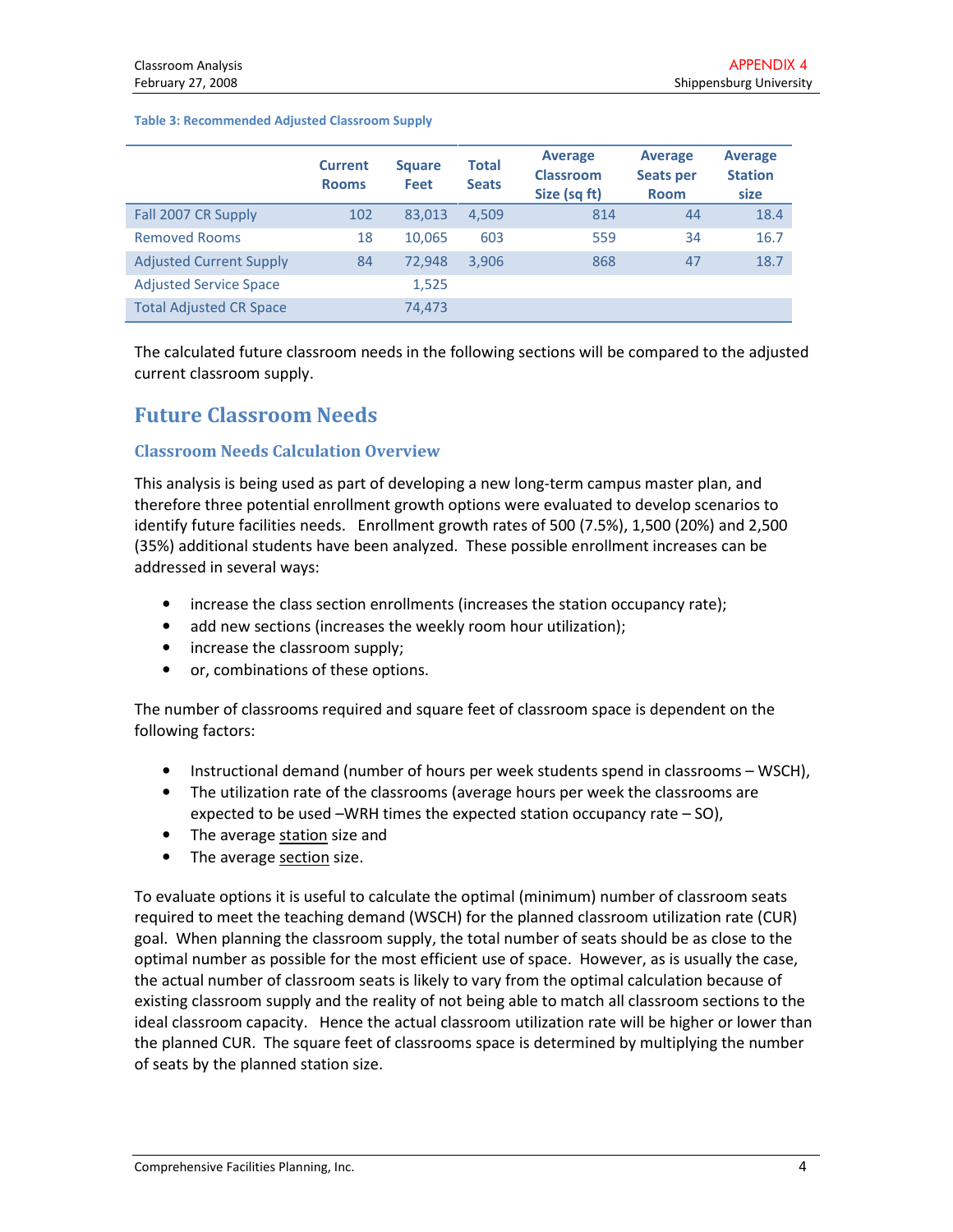The second part of the calculation is to determine the optimal number of classrooms. In addition to the above factors used to determine the number of seats, the average section size is the important variable in this calculation.

The final part of the analysis is to determine the number of classrooms within various seating capacity size ranges that meet the current or projected instructional patterns.

## Planning Assumptions

- - Plan for instructional demand increases from Fall 2007 enrollment by 7.5%, 20% and 35% across the board.
- - The Fall 2007 class file is used to determine base classroom data from which future classroom instructional demand is determined by applying the three enrollment growth scenarios.
- - The Adjusted Current Supply (84 rooms) is based on the recommended removal of 18 rooms as outlined in Table 3 above and is the classroom supply used in this analysis.
- - Weekly Room Hour use goal is 37.5 hours per week (50 available room hours per week x 75% room use rate)
- -Station Occupancy goal is 67%
- -PASSHE average station size is 20 square feet (excludes service space)
- - Section size goal is about 30 students per section which is near the current average of just over 29 students.
- -The calculation is based on the *instructional activity in classrooms* for the entire day (8am to 10pm) Monday through Friday.
- - A 6% contingency is included in the calculations to provide some flexibility so that classrooms can be removed periodically (about once every 5 years) for maintenance or renovation.

# Optimal Classroom Seats and Square Foot

The primary determinant of the amount of classroom space required is the number of classroom seats or stations needed to meet a certain enrollment level and utilization goal. The following table summarizes the optimum (minimum) calculated square feet of classroom space needed to meet the projected instructional demand using the PASSHE classroom utilization factors and station size. A 6% contingency is included in the calculation. This demand is compared to the adjusted classroom supply ASF to determine surplus or deficient space.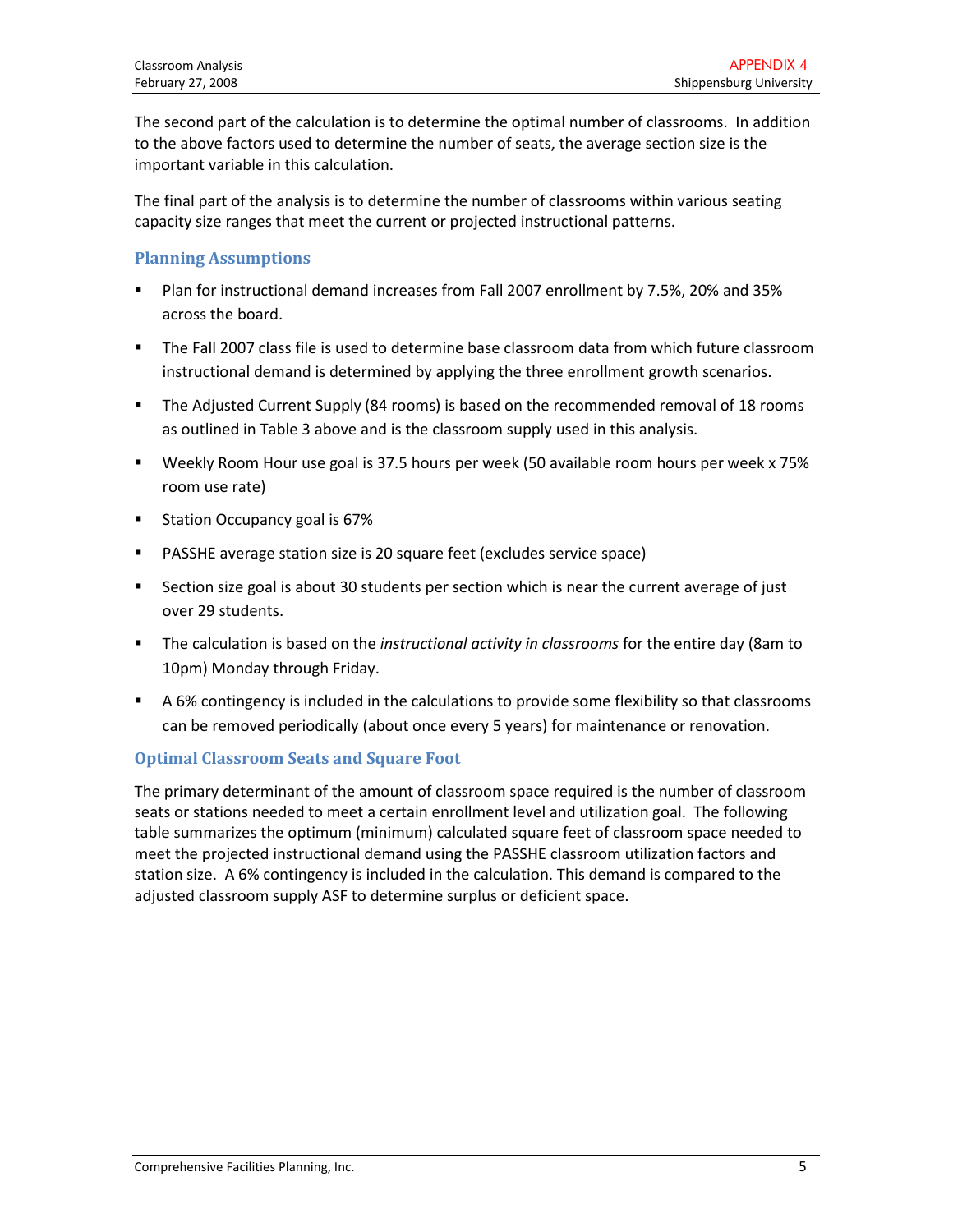|                                                 |              | <b>Enrollment Growth Options</b> |          |           |  |
|-------------------------------------------------|--------------|----------------------------------|----------|-----------|--|
| <b>Classroom Space</b>                          | Fall<br>2007 | 7.5%                             | 20.0%    | 35.0%     |  |
| <b>WSCH</b>                                     | 78,487       | 84,374                           | 94,184   | 105,957   |  |
| <b>WRH Goal</b>                                 | 37.5         | 37.5                             | 37.5     | 37.5      |  |
| <b>Station Occupancy Goal</b>                   | 67%          | 67%                              | 67%      | 67%       |  |
| <b>Utilization Rate</b>                         | 25.1         | 25.1                             | 25.1     | 25.1      |  |
| <b>Calculated Seats</b>                         | 3,124        | 3,358                            | 3,749    | 4,217     |  |
| <b>Station Size</b>                             | 20           | 20                               | 20       | 20        |  |
| <b>ASF Classrooms (PASSHE Factors)</b>          | 62,477       | 67,163                           | 74,973   | 84,344    |  |
| <b>Contingency %</b>                            | 6%           | 6%                               | 6%       | 6%        |  |
| <b>Total ASF Need</b>                           | 66,226       | 71,193                           | 79,471   | 89,405    |  |
| <b>Adjusted Current Supply (Actual)</b>         | 72,948       | 72,948                           | 72,948   | 72,948    |  |
| <b>Classroom Surplus or deficit - ASF</b>       | 6,722        | 1,755                            | (6, 523) | (16, 457) |  |
|                                                 |              |                                  |          |           |  |
| <b>Service Space</b>                            |              |                                  |          |           |  |
| Service Space @ 10% of Total ASF<br><b>Need</b> | 6,623        | 7,119                            | 7,947    | 8,940     |  |
| <b>Adjusted Current Service Space</b>           | 1,525        | 1,525                            | 1,525    | 1,525     |  |
| <b>Service Space Surplus or deficit</b>         | (5,098)      | (5, 594)                         | (6, 422) | (7, 415)  |  |
|                                                 |              |                                  |          |           |  |
| <b>Total CR Surplus of Deficit</b>              | 1,625        | (3,839)                          | (12,945) | (23, 872) |  |

#### Table 4: Optimal Classrooms Space Compared to Current Supply

 Note: the PASSHE guidelines allocate a much higher amount of service space than currently exists and is a significant part of the total classroom space deficits as shown in the last line of the above table.

### Optimal Number of Classrooms

In addition to the above factors used to determine the number of seats, the average section size is the important variable in calculating the optimal number of rooms. In the following calculation an average section size of about 30 students is assumed. This is just above the current average of 29.3 students.

#### Table 5 : Number of Classrooms Needed Compared to Current Supply

|                                   |                  | <b>Enrollment Growth Options</b> |        |        |
|-----------------------------------|------------------|----------------------------------|--------|--------|
|                                   | <b>Fall 2007</b> | 7.5%                             | 20%    | 35%    |
| <b>Section Enrollment</b>         | 27,986           | 30,085                           | 33,583 | 37,781 |
| <b>Average Section Size</b>       | 29.3             | 30                               | 30     | 30     |
| <b>Number of Sections</b>         | 954              | 1,003                            | 1,119  | 1,255  |
| <b>Weekly Room Hours</b>          | 2,669            | 2,806                            | 3,132  | 3,512  |
| <b>WRH Goal Assumption</b>        |                  | 37.5                             | 37.5   | 37.5   |
| <b>Calculated Number of Rooms</b> |                  | 75                               | 84     | 94     |
| <b>Contingency %</b>              |                  | 6%                               | 6%     | 6%     |
| <b>Required Rooms</b>             |                  | 79                               | 89     | 99     |
| <b>Current Rooms</b>              |                  | 84                               | 84     | 84     |
| <b>Difference</b>                 |                  | 5                                | (5)    | (15)   |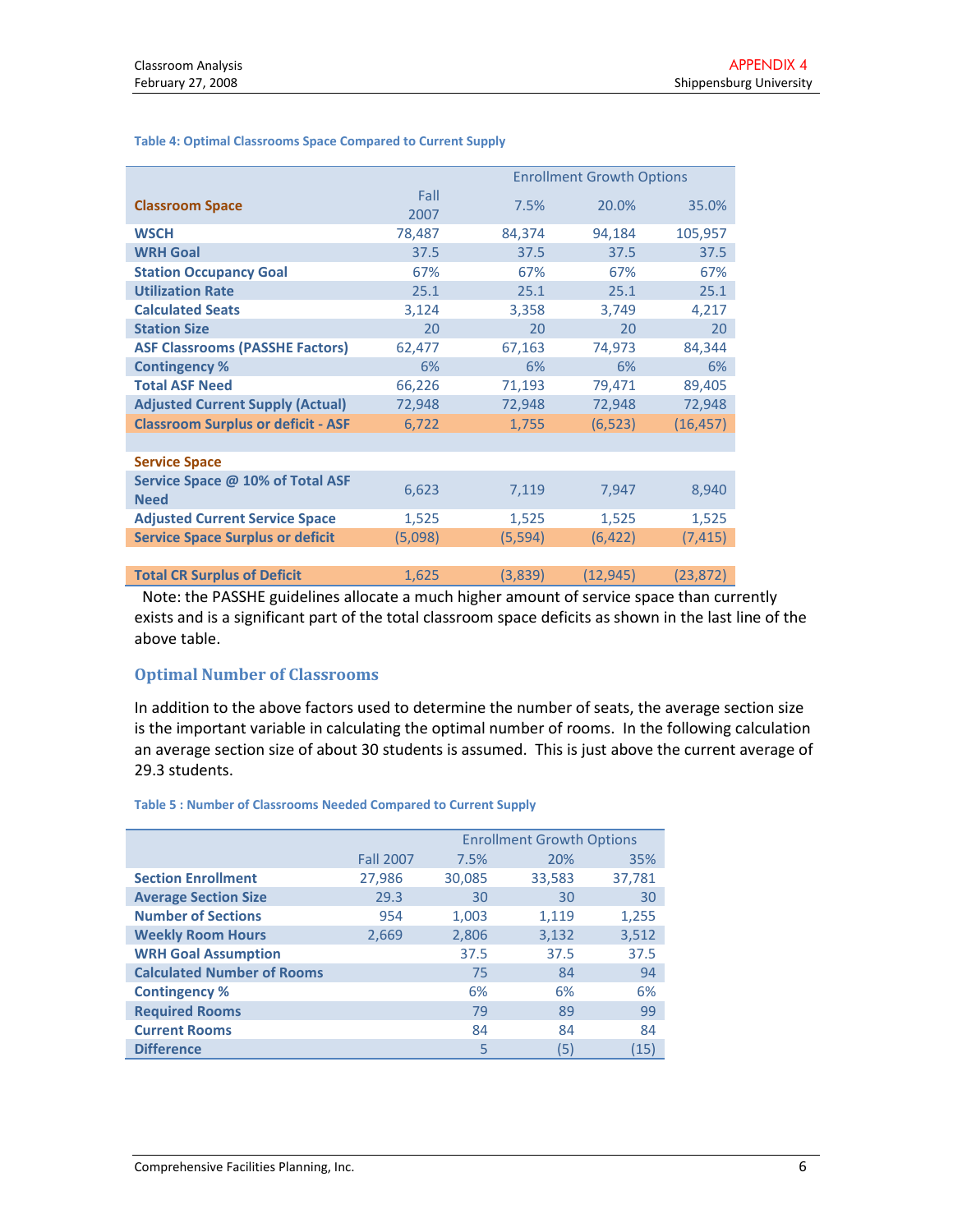#### Summary

Based on the planning assumptions stated above, the optimal calculations show:

- At a growth of 7.5%, there is a surplus of 5 classrooms but a total deficit of 3,429 square feet a result of the shortfall of service space.
- At a growth of 20%, there is a deficit of 5 classrooms and a total deficit of 12,535 square feet including service space.
- At a growth of 35%, there is a deficit of 15 classrooms and a total deficit of 23,462 square feet including service space.

## Number of Classrooms Needed by Capacity Size Range

The final component of the classroom analysis is to determine the suitability of the existing classroom capacity size mix for meeting future instructional demand and determine the sizes of additional rooms needed to meet this demand. This comparative evaluation reviews the adjusted current classroom supply based on several groupings of seating capacities to determine how appropriate the "fit" is between the course section size limits and the room sizes for the three enrollment options.

The tables display the number of classrooms required (Calculated Need) applying across-the board classroom enrollment increases for each of the three enrollment projection options based on current section size limits as reported in the University's class file. In the following tables:

- Calculations include a 6% contingency and assume a utilization rate of 37.5 hours per week
- Current Rooms = Adjusted Current Supply (84 classroom)
- Needed Rooms = the calculated classrooms needed to meet the schedule demand for sections with enrollments in that size range.
- Difference = Current Rooms Needed Rooms. A negative number indicates that the demand exceeds the supply. Generally the unmet demand is shifted to a larger size range. However, if the cumulative sum of the current rooms exceeds the cumulative sum of the calculated needed rooms then the smaller rooms can not be used to meet the for the larger room need.
- Recommended Supply adds rooms if needed to meet the calculated demand only where the Current Rooms can not meet the demand.

#### **Growth 1 - Enrollment Growth of 500 (7.5% increase)**

|   | <b>Size Range</b> | Current<br><b>Rooms</b> | Calculated<br><b>Need</b> | <b>Difference</b> | Recommended<br>Supply | Recommended -<br><b>Current Supply</b> |
|---|-------------------|-------------------------|---------------------------|-------------------|-----------------------|----------------------------------------|
|   | $1 - 19$          |                         |                           | $-3$              |                       |                                        |
|   | $20 - 24$         |                         | 15                        | $-14$             |                       |                                        |
|   | $25 - 29$         |                         | 16                        | $-7$              |                       |                                        |
|   | 30-34             |                         | 14                        | $-11$             |                       |                                        |
|   | 35-39             | 12                      |                           |                   | 12                    |                                        |
| 6 | 40-44             | 43                      | 16                        | 27                | 43                    |                                        |
|   | 45-49             |                         |                           | -5                |                       |                                        |

#### Table 6: Size Range Analysis - Growth Option 1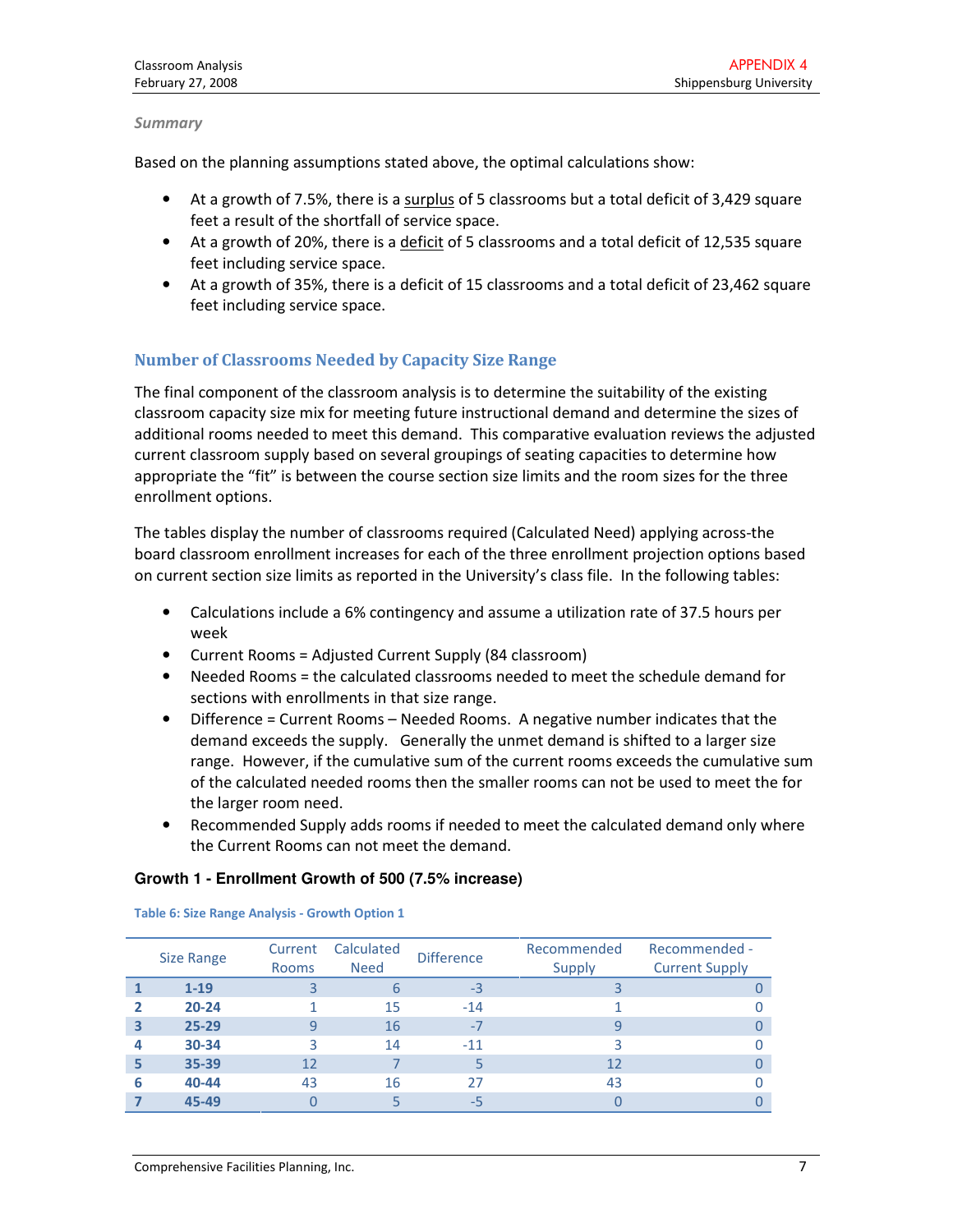| Size Range | Current<br><b>Rooms</b> | Calculated<br><b>Need</b> | <b>Difference</b> | Recommended<br>Supply | Recommended -<br><b>Current Supply</b> |
|------------|-------------------------|---------------------------|-------------------|-----------------------|----------------------------------------|
| 50-79      |                         |                           |                   |                       |                                        |
| $80 +$     | 10                      |                           |                   | 10                    |                                        |
| Total      | 84                      |                           |                   | 84                    |                                        |

With a 7.5% enrollment growth the above table shows there is a surplus of 3 rooms and that the demand can be met in the current supply of rooms. However, the classroom mix is not the most efficient combination to meet the assumed demand but making changes to the existing classroom mix is not practical. Although not recommended, if rooms were to be removed from service they would need to be in size range 8 or 9.

#### Summary

While this growth option can be met with slightly few classrooms and space than the adjusted current supply, no changes are recommended to the current supply if the larger growth options are likely to be achieved.

The PASSHE guidelines allocate 10% of the classroom square feet for classrooms service space, therefore the adjusted current classroom supply generates 7,295 square feet for service space. Currently the adjusted service space is 1,525 square feet, a shortfall of 5,770 square feet of service space. The following table summarizes the space for this scenario.

#### Table 7: Summary for Growth Option 1

|                                                        | <b>ASF</b> | Rooms | <b>Seats</b> |
|--------------------------------------------------------|------------|-------|--------------|
| <b>Adjusted Current Supply</b>                         | 72,948     | 84    | 3,906        |
| Calculated Service Space @ 10 of ASF                   | 7.295      |       |              |
| <b>Recommended Classroom Space Need</b>                | 80.243     | 84    | 3.906        |
|                                                        |            |       |              |
| <b>Current Classroom Space including Service Space</b> | 74.473     | 84    |              |
| <b>Difference from Current</b>                         | (5,770)    | ۰     | 3.906        |

#### **Growth 2 - Enrollment Growth of 1500 (20% increase)**

Table 8: Size Range Analysis - Growth Option 2

|              | <b>Size Range</b> | Current<br><b>Rooms</b> | Calculated<br><b>Need</b> | <b>Difference</b> | Recommended<br>Supply | Recommended -<br><b>Current Supply</b> |
|--------------|-------------------|-------------------------|---------------------------|-------------------|-----------------------|----------------------------------------|
|              | $1 - 19$          | 3                       | 6                         | $-3$              | 3                     |                                        |
|              | $20 - 24$         |                         | 16                        | $-15$             |                       |                                        |
| 3            | $25 - 29$         | 9                       | 16                        | $-7$              | 9                     |                                        |
|              | 30-34             | 3                       | 14                        | $-11$             | 3                     |                                        |
| 5            | 35-39             | 12                      | 13                        | $-1$              | 12                    |                                        |
| 6            | 40-44             | 43                      | 16                        | 27                | 43                    |                                        |
|              | 45-49             | $\Omega$                | 5                         | $-5$              | 4                     |                                        |
| 8            | 50-79             | 3                       |                           | C.                | 3                     | U                                      |
| q            | $80+$             | 10                      |                           | 9                 | 10                    |                                        |
| <b>Total</b> |                   | 84                      | 88                        | $-4$              | 88                    | 4                                      |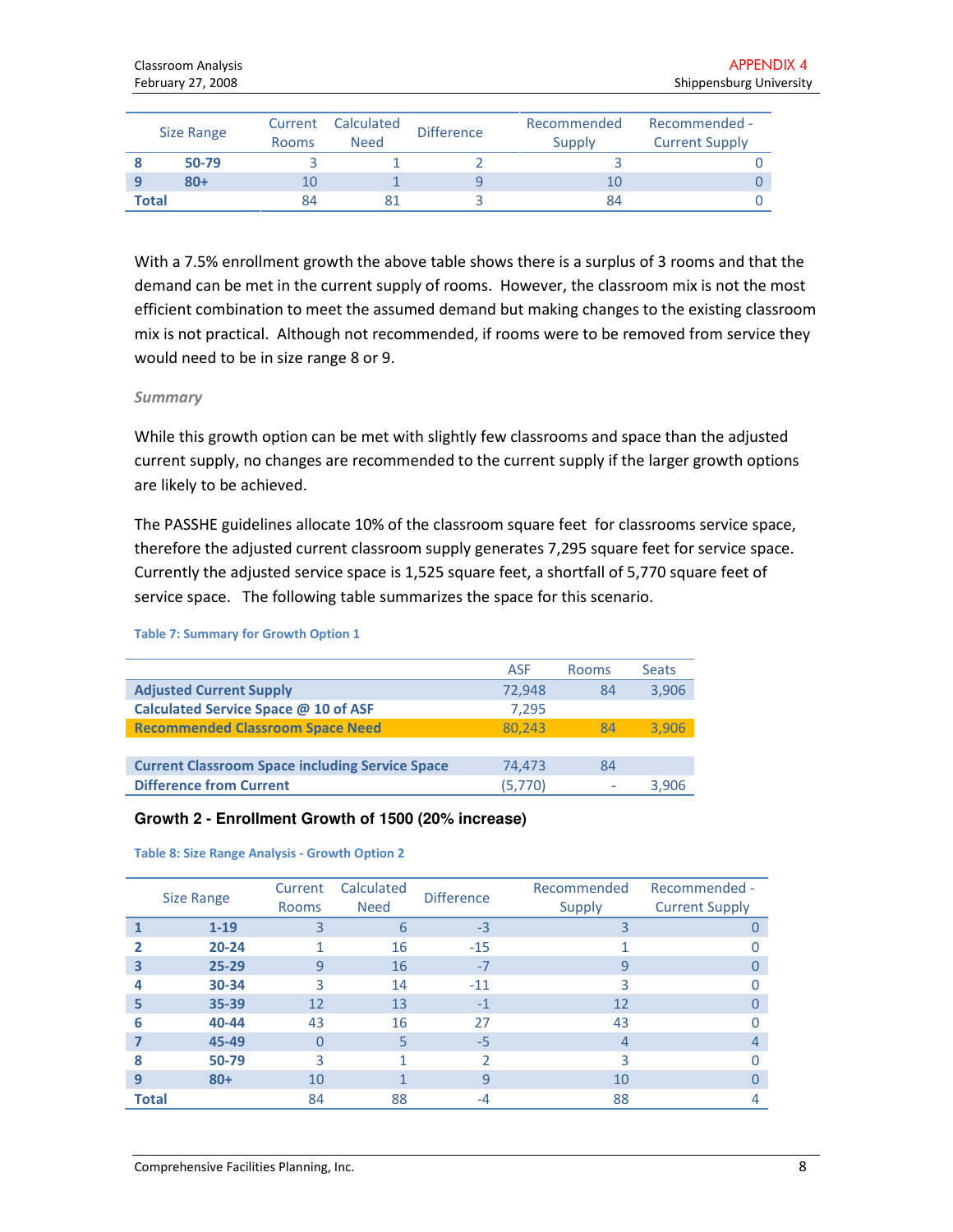With a 20% enrollment growth there is a need for 4 additional rooms. As stated above, the classroom mix is not the most efficient combination to meet the assumed demand but making changes to the existing classroom mix is not practical. It is recommended that the 4 additional rooms be added in size 7 (45-49) but they could range between 49 and 80 in capacity.

#### Summary

This growth option recommends adding four 50 seat classrooms totaling 4,000 square feet (station size of 20 ASF) to the current supply bringing the classroom space to 76,948 square feet.

The PASSHE guidelines allocate 10% of the classroom square feet for classrooms service space, therefore the calculated classroom ASF generates 7,695 square feet for service space. Currently the adjusted service space is 1,525 square feet, a shortfall of 6,170 square feet.

This brings the recommended classroom space need to 84,643, a shortfall of 10,170 from the adjusted current space. This square feet need is less than the optimal calculation shown earlier because the adjusted current supply has an average station size of 18.7 square feet as compared to the 20 square feet used in the optimal calculation.

The following table summarizes the space for this scenario.

Table 9: Summary for Growth Option 2

|                                                        | <b>ASF</b> | Rooms | <b>Seats</b> |
|--------------------------------------------------------|------------|-------|--------------|
| <b>Adjusted Current Supply</b>                         | 72,948     | 84    | 3,906        |
| <b>Additional Rooms (Capacity =50)</b>                 | 4,000      | 4     | 200          |
| <b>Classroom ASF</b>                                   | 76,948     | 88    | 4,106        |
| Calculated Service Space @ 10% of Total CR ASFF        | 7,695      |       |              |
| <b>Recommended Classroom Space Need</b>                | 84.643     | 88    | 4,106        |
|                                                        |            |       |              |
| <b>Current Classroom Space including Service Space</b> | 74,473     | 84    |              |
| <b>Difference from Current</b>                         | (10.170)   | (4)   | 4.106        |

#### **Growth 3 - Enrollment Growth of 2500 (35% increase)**

Table 10: Size Range Analysis - Growth Option 3

|              | <b>Size Range</b> | Current<br><b>Rooms</b> | Calculated<br><b>Need</b> | <b>Difference</b> | Recommended<br><b>Supply</b> | Recommended -<br><b>Current Supply</b> |
|--------------|-------------------|-------------------------|---------------------------|-------------------|------------------------------|----------------------------------------|
|              | $1 - 19$          | 3                       | 10                        | $-7$              | 3                            |                                        |
| 2            | $20 - 24$         | 1                       | 15                        | $-14$             |                              |                                        |
| 3            | $25 - 29$         | 9                       | 18                        | $-9$              | 9                            |                                        |
| 4            | 30-34             | 3                       | 16                        | $-13$             | 3                            |                                        |
| 5            | 35-39             | 12                      | 12                        | $\Omega$          | 12                           |                                        |
| 6            | 40-44             | 43                      | 20                        | 23                | 43                           |                                        |
|              | 45-49             | 0                       | 6                         | $-6$              | 8                            | ጸ                                      |
| 8            | 50-79             | 3                       | 1                         |                   | 10                           |                                        |
| 9            | $80+$             | 10                      |                           | 9                 | 10                           |                                        |
| <b>Total</b> |                   | 84                      | 99                        | $-15$             | 99                           | 15                                     |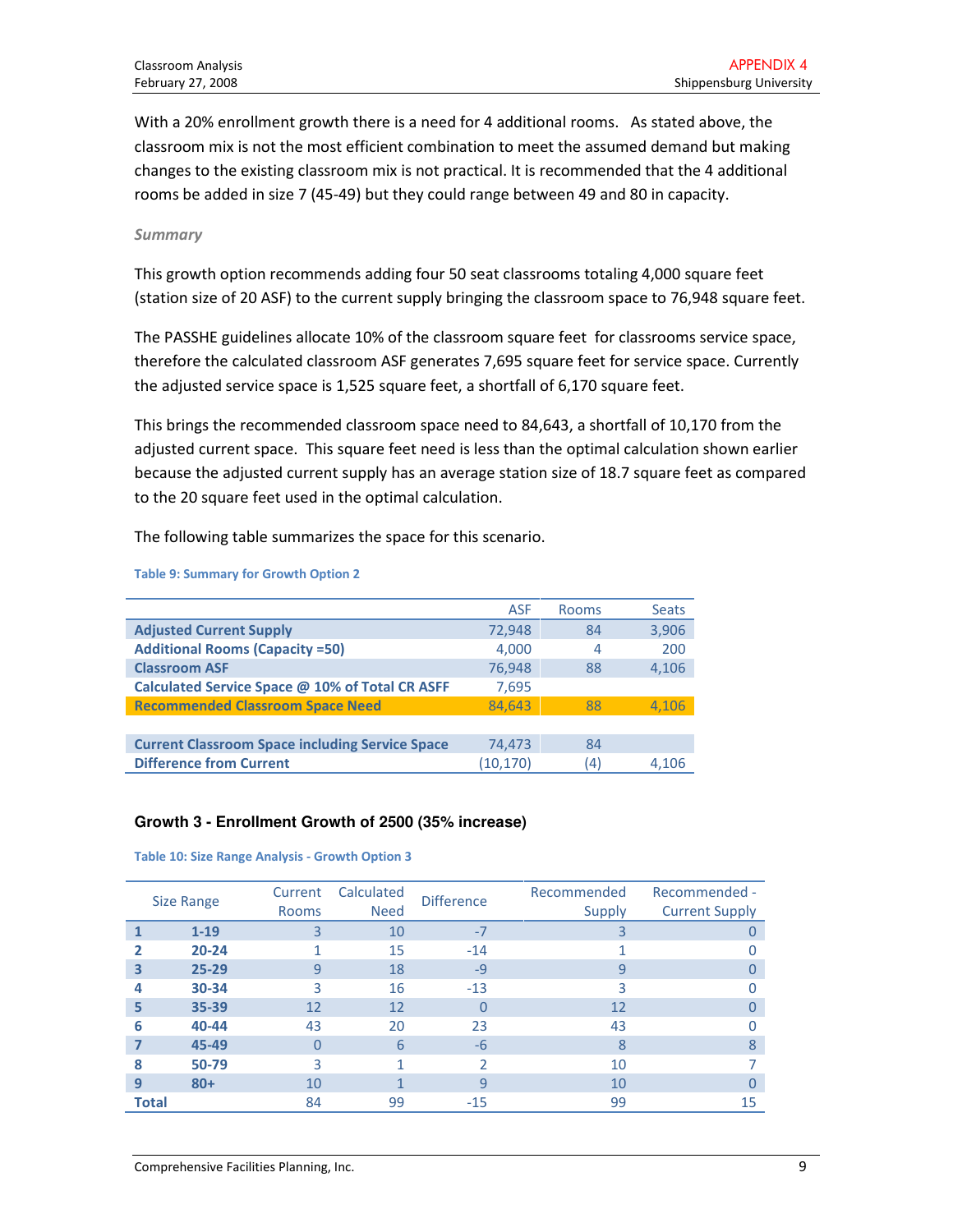With a 35% enrollment growth the above table shows there is a need for 15 additional rooms. As stated above, the classroom mix is not the most efficient combination to meet the assumed demand but making changes to the existing classroom mix is not practical. It is recommended that 8 rooms in size range 7 (45-49) and 7 in size range 8 (50-79) be added to meet the demand.

#### **Summary**

This growth option recommends adding eight 50 seat classrooms and seven 70 seat classrooms totaling 17,800 square feet (station size of 20 ASF) to the current supply bringing the classroom space to 90,748 square feet.

The PASSHE guidelines allocate 10% of the classroom square feet for classrooms service space, therefore the calculated classroom ASF generates 9,075 square feet for service space. Currently the adjusted service space is 1,525 square feet, a shortfall of 7,550 square feet.

This brings the recommended classroom space need to 99,823, a shortfall of 25,359 from the adjusted current space. This square feet need is different from the optimal calculation shown earlier because the adjusted current supply has an average station size of 18.7 square feet as compared to the 20 square feet used in the optimal calculation.

The following table summarizes the space for this scenario.

|                                                        | <b>ASF</b> | <b>Rooms</b> | <b>Seats</b> |
|--------------------------------------------------------|------------|--------------|--------------|
| <b>Adjusted Current Supply</b>                         | 72,948     | 84           | 3,906        |
| <b>Additional Rooms (Capacity =50)</b>                 | 8,000      | 8            | 400          |
| <b>Additional Rooms (Capacity =70)</b>                 | 9,800      |              | 490          |
| <b>Classroom ASF</b>                                   | 90,748     | 99           | 4,796        |
| Calculated Service Space @ 10% of Total CR ASFF        | 9,075      |              |              |
| <b>Recommended Classroom Space Need</b>                | 99.823     | 99           | 4.796        |
|                                                        |            |              |              |
| <b>Current Classroom Space including Service Space</b> | 74,473     | 84           |              |
| <b>Difference from Current</b>                         | (25, 350)  | (15)         | 4.796        |

#### Table 11: Summary for Growth Option 2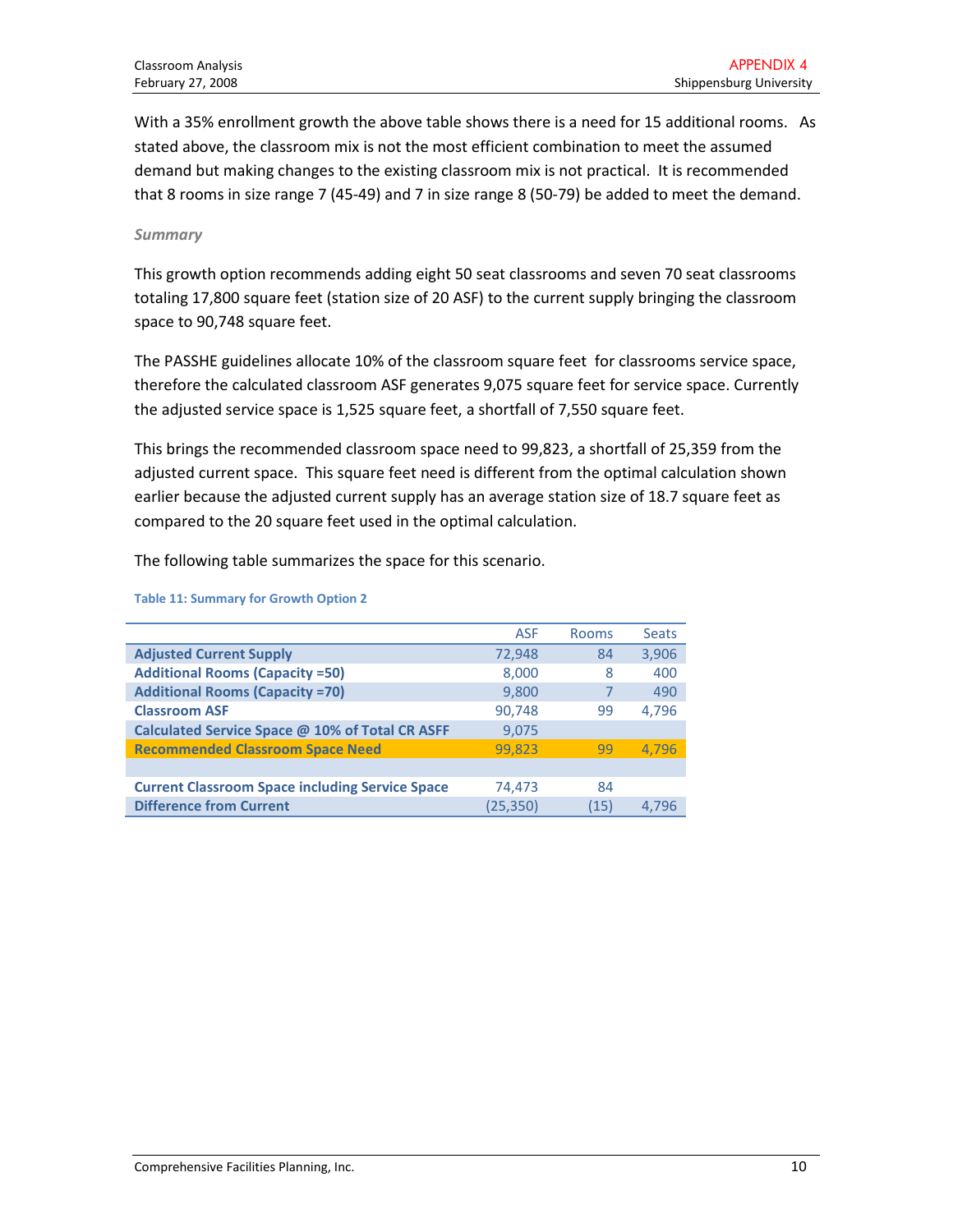# Conclusions and Recommendations

The University should reduce its classroom supply to remove rooms in poor condition. The consultants recommend that the 18 classrooms in Horton Hall, Gilbert Hall, Stewart Hall, the Faculty Office Building and Wright Hall be removed from service and made available for other uses. Besides being determined as most deficient, Horton Hall, Gilbert Hall and Stewart are remote from the academic core and the Faculty Office Building and Wright Hall are being considered for future demolition. Removal of these rooms would bring the number of classroom to 84 rooms (Adjusted Current Supply).

The PASSHE guidelines recommend an average station size of 20 square feet (excluding service space), while the revised classroom supply averages about 18.7 square feet per station. To implement the PASSHE guideline could require adding up to about 5,000 square feet. Rather than building additional square feet just to meet this goal the consultants recommend addressing this goal over time. As classrooms are remodeled or renovated the station sizes should be increased as much as practical.

### Summary of Recommended Classroom Space

All growth options retain the existing adjusted current supply of 84 classrooms even though the existing classroom supply is not the most efficient mix of rooms. Making changes to the current supply to improve the "fit" between classrooms and section sizes is simply not cost effective or practical. Because the current classroom supply has an average station size of 18.7 square feet as compared to the 20 square feet in the PASSHE guidelines, the recommended classroom square feet is slightly different from the optimal calculation.

## Enrollment Growth of 500 (7.5% increase)

While this growth scenario can be met with slightly few classrooms and space than the adjusted current supply, no changes are recommended to the current supply if the larger growth options are likely to be achieved. However there is calculated shortfall of 5,770 square feet for service space.

- Retain the current adjusted supply of 84 rooms
- Add 5,770 square feet of service space

### Enrollment Growth of 1500 (20% increase)

- Retain the current adjusted supply of 84 rooms
- Add 4 rooms of capacity 50 students with a station size of 20, totaling 4,000 square feet
- Add 6,170 square feet of service space

### Enrollment Growth of 2500 (35% increase)

- Retain the current adjusted supply of 84 rooms
- Add 8 rooms of capacity 50 students with a station size of 20, totaling 8,000 square feet
- Add 7 rooms of capacity 70 students with a station size of 20, totaling 9,800 square feet
- Add 7,550 square feet of service space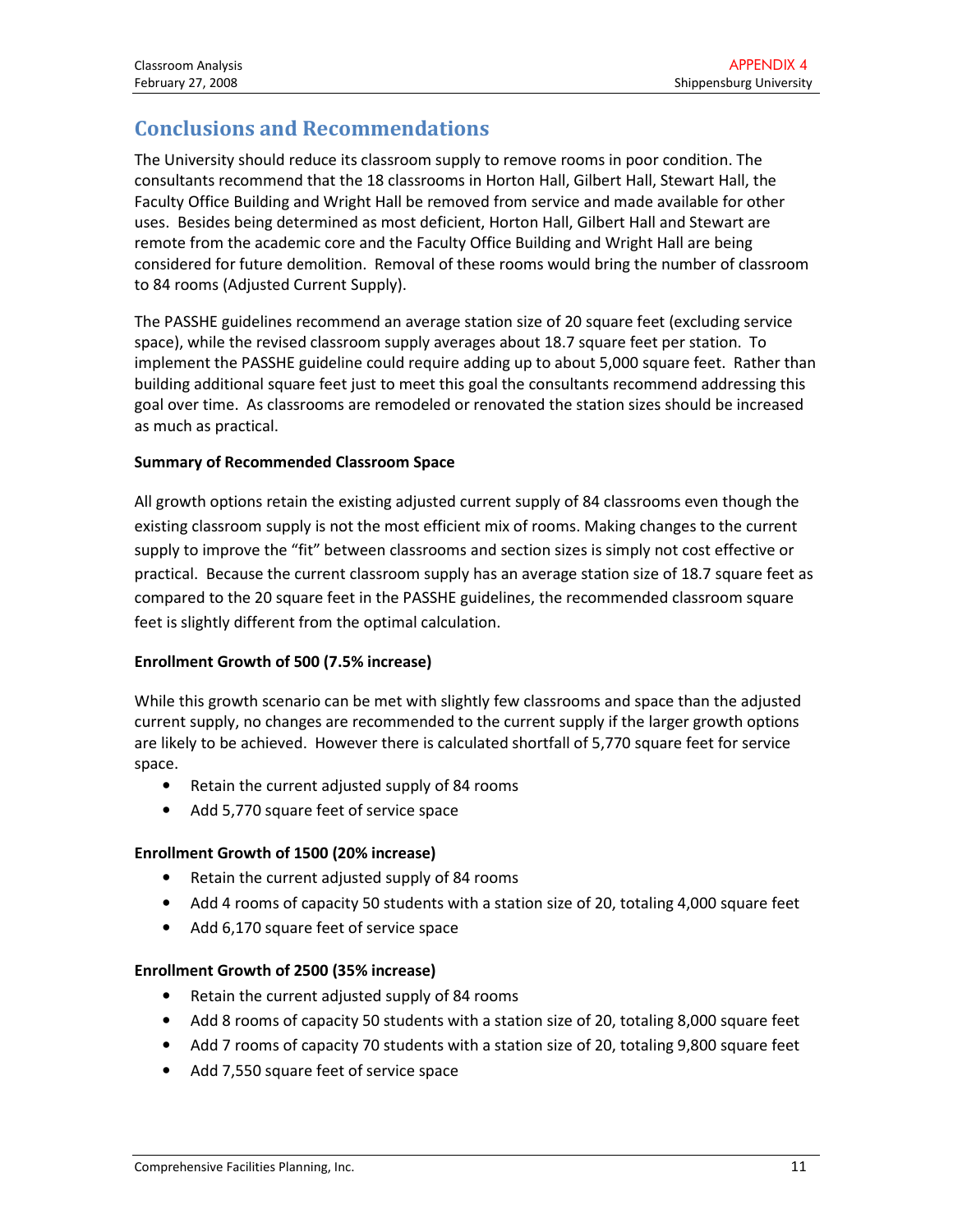# Appendix

# Classrooms Fall 2007

| <b>Bldg Name</b>          | <b>Room</b><br><b>Num</b> | <b>ASF</b> | <b>Seats</b> | <b>Assignment Name</b>                       | <b>Comment</b>                  |
|---------------------------|---------------------------|------------|--------------|----------------------------------------------|---------------------------------|
| <b>Dauphin Humanities</b> | <b>DHC002</b>             | 755        | 41           | English                                      | Inactive or under<br>renovation |
| <b>Dauphin Humanities</b> | DHC004                    | 572        | 35           | English                                      | Inactive or under<br>renovation |
| <b>Dauphin Humanities</b> | <b>DHC051</b>             | 1,860      | 130          | <b>English</b>                               | Inactive or under<br>renovation |
| <b>Dauphin Humanities</b> | <b>DHC102</b>             | 738        | 40           | <b>English</b>                               | Inactive or under<br>renovation |
| <b>Dauphin Humanities</b> | <b>DHC104</b>             | 655        | 40           | English                                      | Inactive or under<br>renovation |
| <b>Dauphin Humanities</b> | <b>DHC106</b>             | 665        | 40           | <b>English</b>                               | Inactive or under<br>renovation |
| <b>Dauphin Humanities</b> | <b>DHC108</b>             | 665        | 40           | English                                      | Inactive or under<br>renovation |
| <b>Dauphin Humanities</b> | <b>DHC110</b>             | 655        | 40           | <b>Mathematics</b>                           | Inactive or under<br>renovation |
| <b>Dauphin Humanities</b> | <b>DHC151</b>             | 1,975      | 114          | English                                      | Inactive or under<br>renovation |
| <b>Dauphin Humanities</b> | <b>DHC202</b>             | 738        | 40           | History/Philosophy                           | Inactive or under<br>renovation |
| <b>Dauphin Humanities</b> | <b>DHC204</b>             | 655        | 40           | History/Philosophy                           | Inactive or under<br>renovation |
| <b>Dauphin Humanities</b> | <b>DHC205</b>             | 408        | 27           | <b>English</b>                               | Inactive or under<br>renovation |
| <b>Dauphin Humanities</b> | <b>DHC206</b>             | 665        | 40           | History/Philosophy                           | Inactive or under<br>renovation |
| <b>Dauphin Humanities</b> | <b>DHC207</b>             | 405        | 27           | English                                      | Inactive or under<br>renovation |
| <b>Dauphin Humanities</b> | <b>DHC208</b>             | 665        | 40           | History/Philosophy                           | Inactive or under<br>renovation |
| <b>Dauphin Humanities</b> | <b>DHC210</b>             | 655        | 40           | History/Philosophy                           | Inactive or under<br>renovation |
| <b>Dauphin Humanities</b> | <b>DHC302</b>             | 738        | 40           | Sociology/Anthropology                       | Inactive or under<br>renovation |
| <b>Dauphin Humanities</b> | <b>DHC304</b>             | 655        | 40           | Sociology/Anthropology                       | Inactive or under<br>renovation |
| <b>Dauphin Humanities</b> | <b>DHC305</b>             | 407        | 27           | History/Philosophy                           | Inactive or under<br>renovation |
| <b>Dauphin Humanities</b> | <b>DHC306</b>             | 665        | 40           | <b>Political Science</b>                     | Inactive or under<br>renovation |
| <b>Dauphin Humanities</b> | <b>DHC307</b>             | 405        | 27           | <b>Human Communication</b><br><b>Studies</b> | Inactive or under<br>renovation |
| <b>Dauphin Humanities</b> | <b>DHC308</b>             | 665        | 40           | <b>Human Communication</b>                   | Inactive or under               |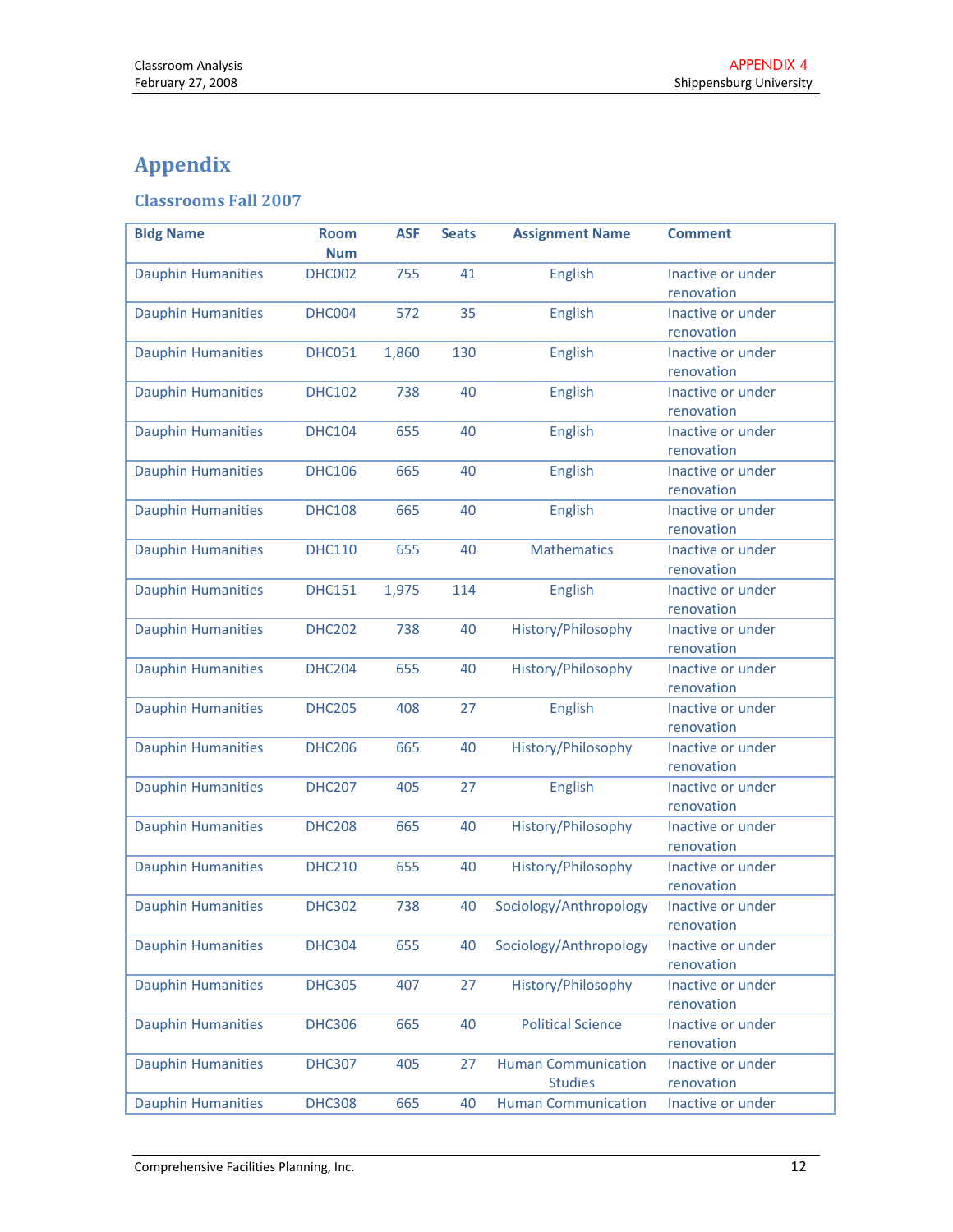|                             |               |       |     | <b>Studies</b>             | renovation        |
|-----------------------------|---------------|-------|-----|----------------------------|-------------------|
| <b>Dauphin Humanities</b>   | <b>DHC310</b> | 655   | 40  | <b>Human Communication</b> | Inactive or under |
|                             |               |       |     | <b>Studies</b>             | renovation        |
| <b>Dauphin Humanities</b>   | <b>DHC312</b> | 755   | 40  | <b>Human Communication</b> | Inactive or under |
|                             |               |       |     | <b>Studies</b>             | renovation        |
| <b>Faculty Office Bldg</b>  | <b>FOB101</b> | 1,052 | 50  | <b>Swing Space</b>         | Classroom         |
| <b>Franklin Science Ctr</b> | <b>FSC012</b> | 620   | 15  | Psychology                 | Classroom         |
| <b>Franklin Science Ctr</b> | <b>FSC016</b> | 644   | 40  | <b>Biology</b>             | Classroom         |
| <b>Franklin Science Ctr</b> | <b>FSC030</b> | 1,890 | 121 | Psychology                 | Classroom         |
| <b>Franklin Science Ctr</b> | <b>FSC104</b> | 1,285 | 71  | <b>Physics</b>             | Classroom         |
| <b>Franklin Science Ctr</b> | <b>FSC108</b> | 1,286 | 71  | <b>Physics</b>             | Classroom         |
| <b>Franklin Science Ctr</b> | <b>FSC156</b> | 1,745 | 109 | <b>Biology</b>             | Classroom         |
| <b>Franklin Science Ctr</b> | <b>FSC226</b> | 749   | 40  | Psychology                 | Classroom         |
| <b>Franklin Science Ctr</b> | <b>FSC228</b> | 697   | 40  | Psychology                 | Classroom         |
| <b>Franklin Science Ctr</b> | <b>FSC256</b> | 1,743 | 109 | <b>Biology</b>             | Classroom         |
| <b>Franklin Science Ctr</b> | <b>FSC312</b> | 798   | 41  | Chemistry                  | Classroom         |
| <b>Franklin Science Ctr</b> | <b>FSC336</b> | 800   | 40  | Psychology                 | Classroom         |
| <b>Franklin Science Ctr</b> | <b>FSC356</b> | 1,851 | 109 | Chemistry                  | Classroom         |
| <b>Gilbert Hall</b>         | <b>GIL001</b> | 293   | 20  | <b>Swing Space</b>         | Inactive or under |
|                             |               |       |     |                            | renovation        |
| <b>Gilbert Hall</b>         | <b>GIL110</b> | 420   | 20  | <b>Swing Space</b>         | Inactive or under |
|                             |               |       |     |                            | renovation        |
| <b>Gilbert Hall</b>         | <b>GIL210</b> | 545   | 46  | <b>Swing Space</b>         | Classroom         |
| <b>Gilbert Hall</b>         | <b>GIL220</b> | 636   | 40  | <b>Swing Space</b>         | Classroom         |
| <b>Gilbert Hall</b>         | <b>GIL230</b> | 609   | 40  | <b>Swing Space</b>         | Classroom         |
| <b>Gilbert Hall</b>         | <b>GIL240</b> | 587   | 40  | <b>Swing Space</b>         | Classroom         |
| <b>Grove Hall</b>           | <b>GRH201</b> | 772   | 36  | Management and             | Classroom         |
|                             |               |       |     | <b>Marketing</b>           |                   |
| <b>Grove Hall</b>           | <b>GRH202</b> | 1,504 | 80  | Management and             | Classroom         |
|                             |               |       |     | <b>Marketing</b>           |                   |
| <b>Grove Hall</b>           | <b>GRH203</b> | 754   | 36  | Management and             | Classroom         |
|                             |               |       |     | <b>Marketing</b>           |                   |
| <b>Grove Hall</b>           | <b>GRH206</b> | 774   | 36  | <b>Accounting and</b>      | Classroom         |
|                             |               |       |     | Management                 |                   |
|                             |               |       |     | <b>Information Systems</b> |                   |
| <b>Grove Hall</b>           | <b>GRH208</b> | 776   | 36  | Accounting and             | Classroom         |
|                             |               |       |     | Management                 |                   |
|                             |               |       |     | <b>Information Systems</b> |                   |
| <b>Grove Hall</b>           | <b>GRH303</b> | 755   | 36  | <b>Finance and Supply</b>  | Classroom         |
|                             |               |       |     | <b>Chain Management</b>    |                   |
| <b>Grove Hall</b>           | <b>GRH306</b> | 774   | 40  | <b>Economics</b>           | Classroom         |
| <b>Grove Hall</b>           | <b>GRH308</b> | 776   | 40  | <b>Economics</b>           | Classroom         |
| <b>Grove Hall</b>           | <b>GRH404</b> | 768   | 40  | Management and             | Classroom         |
|                             |               |       |     | <b>Marketing</b>           |                   |
| <b>Grove Hall</b>           | <b>GRH406</b> | 751   | 42  | <b>Political Science</b>   | Classroom         |
| <b>Grove Hall</b>           | <b>GRH408</b> | 756   | 40  | Sociology/Anthropology     | Classroom         |
| <b>Huber Arts Center</b>    | <b>HAC301</b> | 1,819 | 106 | Art                        | Classroom         |
| <b>Heiges Field House</b>   | <b>HFH220</b> | 1,193 | 40  | Sociology/Anthropology     | Classroom         |
| <b>Heiges Field House</b>   | <b>HFH230</b> | 1,178 | 52  | <b>Political Science</b>   | Classroom         |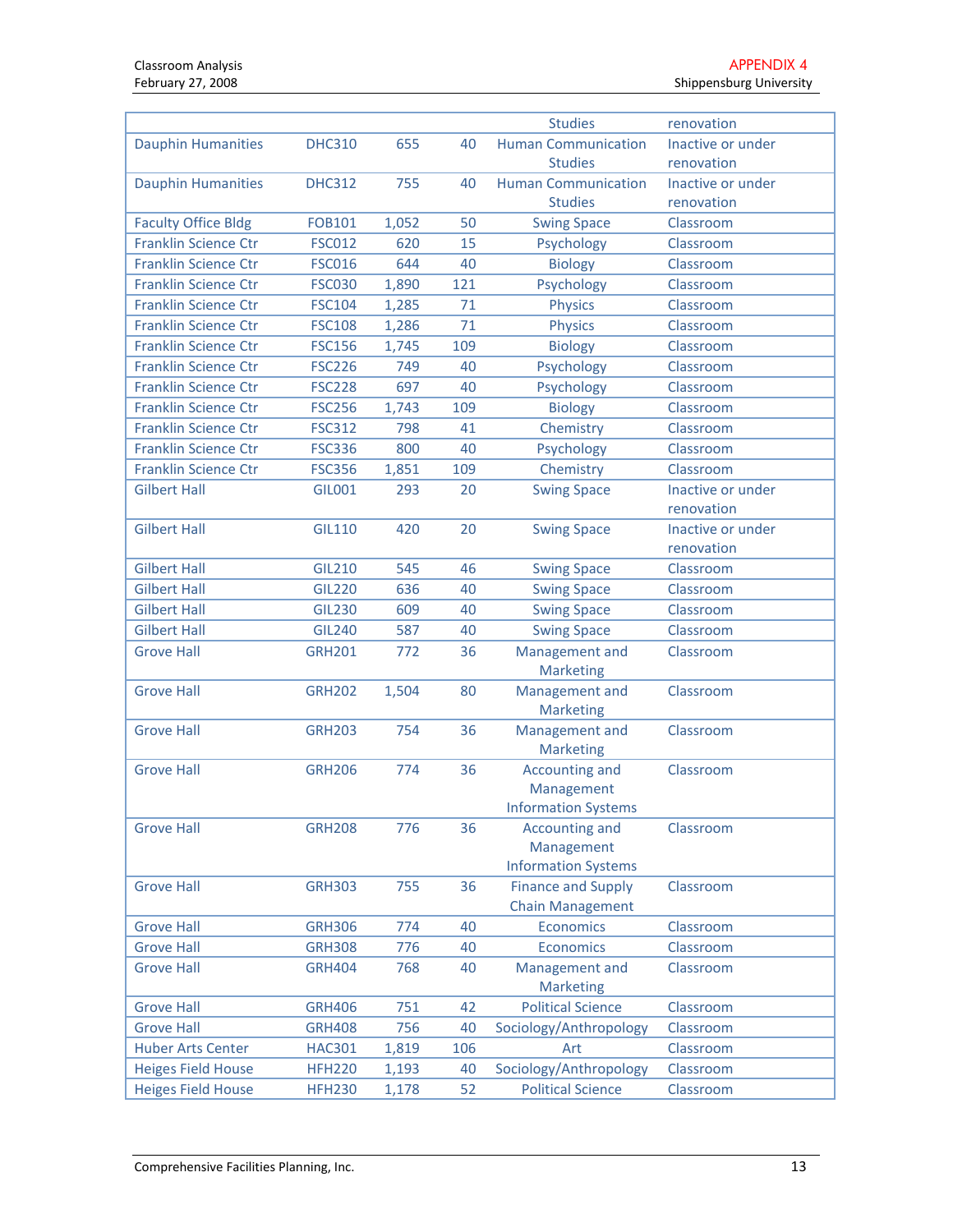| Henderson<br>Gymnasium     | <b>HEN101</b>  | 951   | 35           | <b>Exercise Science</b>                                   | Inactive or under<br>renovation |
|----------------------------|----------------|-------|--------------|-----------------------------------------------------------|---------------------------------|
| Henderson                  | <b>HEN101A</b> | 386   | $\mathbf{1}$ | <b>Exercise Science</b>                                   | Inactive or under               |
| Gymnasium                  |                |       |              |                                                           | renovation                      |
| <b>Horton Hall</b>         | <b>HOR020</b>  | 463   | 25           | <b>Swing Space</b>                                        | Classroom                       |
| <b>Horton Hall</b>         | <b>HOR022</b>  | 516   | 29           | <b>Swing Space</b>                                        | Classroom with                  |
|                            |                |       |              |                                                           | Computers                       |
| <b>Horton Hall</b>         | <b>HOR128</b>  | 495   | 26           | Dean, School Academic                                     | Classroom                       |
|                            |                |       |              | <b>Programs and Services</b>                              |                                 |
| Ezra Lehman Library        | LIB016         | 513   | 24           | Library                                                   | Classroom                       |
| Ezra Lehman Library        | <b>LIB205</b>  | 1,349 | 27           | Library                                                   | Classroom                       |
| <b>Memorial Auditorium</b> | <b>MEM100</b>  | 1,230 | 40           | <b>Swing Space</b>                                        | Classroom                       |
| <b>Memorial Auditorium</b> | <b>MEM210</b>  | 804   | 40           | <b>Swing Space</b>                                        | Classroom                       |
| Math & Comp Tech           | <b>MCT258</b>  | 668   | 40           | <b>Mathematics</b>                                        | Classroom                       |
| <b>Bld</b>                 |                |       |              |                                                           |                                 |
| Math & Comp Tech           | <b>MCT262</b>  | 773   | 40           | <b>Mathematics</b>                                        | Classroom                       |
| <b>Bld</b>                 |                |       |              |                                                           |                                 |
| Math & Comp Tech           | <b>MCT265</b>  | 826   | 40           | <b>Mathematics</b>                                        | Classroom                       |
| <b>Bld</b>                 |                |       |              |                                                           |                                 |
| Performing Arts Ctr        | <b>PAC121</b>  | 679   | 44           | Music/Theatre                                             | Classroom                       |
| <b>Rowland Hall</b>        | <b>RLH100</b>  | 693   | 40           | <b>Modern Languages</b>                                   | Classroom                       |
| <b>Rowland Hall</b>        | <b>RLH101</b>  | 481   | 25           | Communications/Journa<br>lism                             | Classroom                       |
| <b>Rowland Hall</b>        | <b>RLH106</b>  | 711   | 40           | <b>Modern Languages</b>                                   | Classroom                       |
| <b>Rowland Hall</b>        | <b>RLH200</b>  | 2,391 | 150          | Geography/Earth                                           | Classroom                       |
|                            |                |       |              | <b>Sciences</b>                                           |                                 |
| <b>Rowland Hall</b>        | <b>RLH209</b>  | 647   | 41           | Communications/Journa                                     | Classroom                       |
|                            |                |       |              | lism                                                      |                                 |
| <b>Stewart Hall</b>        | <b>STW100</b>  | 466   | 17           | Communications/Journa                                     | Classroom                       |
|                            |                |       |              | lism                                                      |                                 |
| <b>Stewart Hall</b>        | STW101         | 496   | 34           | <b>Swing Space</b>                                        | Inactive or under               |
|                            |                |       |              |                                                           | renovation                      |
| <b>Stewart Hall</b>        | <b>STW200</b>  | 873   | 53           | <b>Swing Space</b>                                        | Classroom                       |
| <b>Stewart Hall</b>        | <b>STW209</b>  | 403   | 29           | <b>Swing Space</b>                                        | Inactive or under               |
|                            |                |       |              |                                                           | renovation                      |
| <b>Shippen Hall</b>        | <b>SPH110G</b> | 449   | 12           | <b>Counseling and College</b><br><b>Student Personnel</b> | Classroom                       |
| <b>Shippen Hall</b>        |                | 755   | 28           | <b>Educational Leadership</b>                             | Classroom                       |
|                            | <b>SPH150</b>  |       |              | and Special Education                                     |                                 |
| <b>Shippen Hall</b>        | <b>SPH160</b>  | 760   | 28           | <b>Educational Leadership</b>                             | Classroom                       |
|                            |                |       |              | and Special Education                                     |                                 |
| <b>Shippen Hall</b>        | <b>SPH200</b>  | 969   | 34           | <b>Teacher Education</b>                                  | Classroom                       |
| <b>Shippen Hall</b>        | <b>SPH220</b>  | 880   | 40           | <b>Teacher Education</b>                                  | Classroom                       |
| <b>Shippen Hall</b>        | <b>SPH224</b>  | 1,636 | 130          | <b>Teacher Education</b>                                  | Classroom                       |
| <b>Shippen Hall</b>        | <b>SPH230</b>  | 657   | 30           | <b>Teacher Education</b>                                  | Classroom                       |
| <b>Shippen Hall</b>        | <b>SPH250</b>  | 755   | 30           | <b>Teacher Education</b>                                  | Classroom                       |
| <b>Shippen Hall</b>        | <b>SPH260</b>  | 724   | 35           | <b>Teacher Education</b>                                  | Classroom                       |
| <b>Shippen Hall</b>        | <b>SPH300</b>  | 712   | 38           | <b>Criminal Justice</b>                                   | Classroom                       |
| <b>Shippen Hall</b>        | <b>SPH320</b>  | 764   | 42           | <b>Criminal Justice</b>                                   | Classroom                       |
| <b>Shippen Hall</b>        | <b>SPH340</b>  | 764   | 42           | <b>Criminal Justice</b>                                   | Classroom                       |
|                            |                |       |              |                                                           |                                 |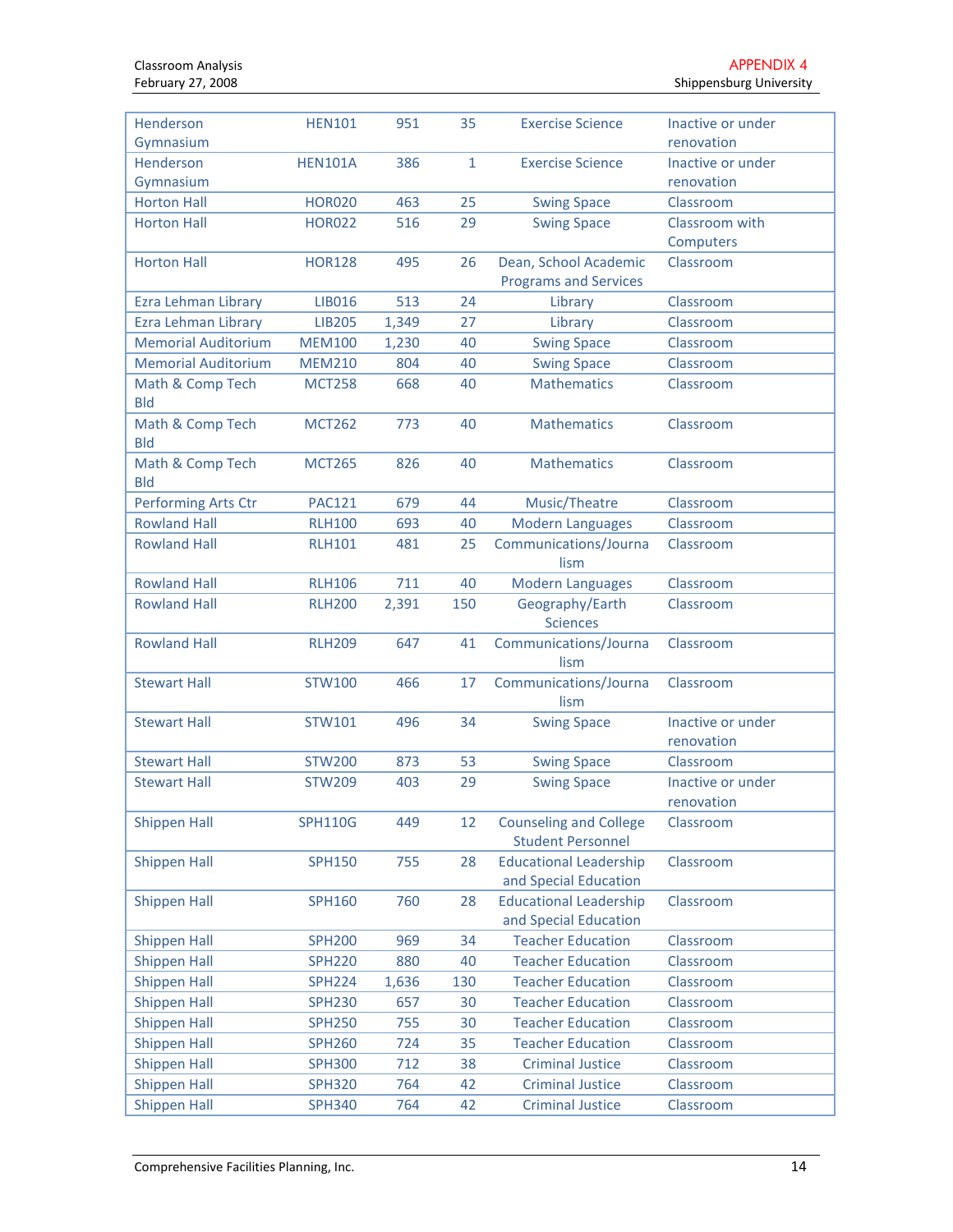| <b>Shippen Hall</b> | <b>SPH370</b> | 895    | 35    | Social                  | Classroom |
|---------------------|---------------|--------|-------|-------------------------|-----------|
|                     |               |        |       | Work/Gerontology        |           |
| <b>Shippen Hall</b> | <b>SPH380</b> | 764    | 35    | Social                  | Classroom |
|                     |               |        |       | Work/Gerontology        |           |
| <b>Shearer Hall</b> | <b>SRH107</b> | 724    | 42    | Geography/Earth         | Classroom |
|                     |               |        |       | <b>Sciences</b>         |           |
| <b>Shearer Hall</b> | <b>SRH109</b> | 558    | 40    | Geography/Earth         | Classroom |
|                     |               |        |       | <b>Sciences</b>         |           |
| <b>Shearer Hall</b> | <b>SRH202</b> | 903    | 36    | Geography/Earth         | Classroom |
|                     |               |        |       | <b>Sciences</b>         |           |
| <b>Shearer Hall</b> | <b>SRH205</b> | 602    | 40    | Geography/Earth         | Classroom |
|                     |               |        |       | <b>Sciences</b>         |           |
| <b>Shearer Hall</b> | <b>SRH206</b> | 441    | 28    | Geography/Earth         | Classroom |
|                     |               |        |       | <b>Sciences</b>         |           |
| <b>Wright Hall</b>  | <b>WRI012</b> | 584    | 35    | Provost                 | Classroom |
| <b>Wright Hall</b>  | <b>WRI016</b> | 616    | 35    | <b>Military Science</b> | Classroom |
| <b>Wright Hall</b>  | <b>WRI017</b> | 602    | 34    | Provost                 | Classroom |
| <b>Wright Hall</b>  | <b>WRI106</b> | 409    | 30    | <b>Swing Space</b>      | Classroom |
| Total Rooms = 102   |               | 83,013 | 4.509 |                         |           |
|                     |               |        |       |                         |           |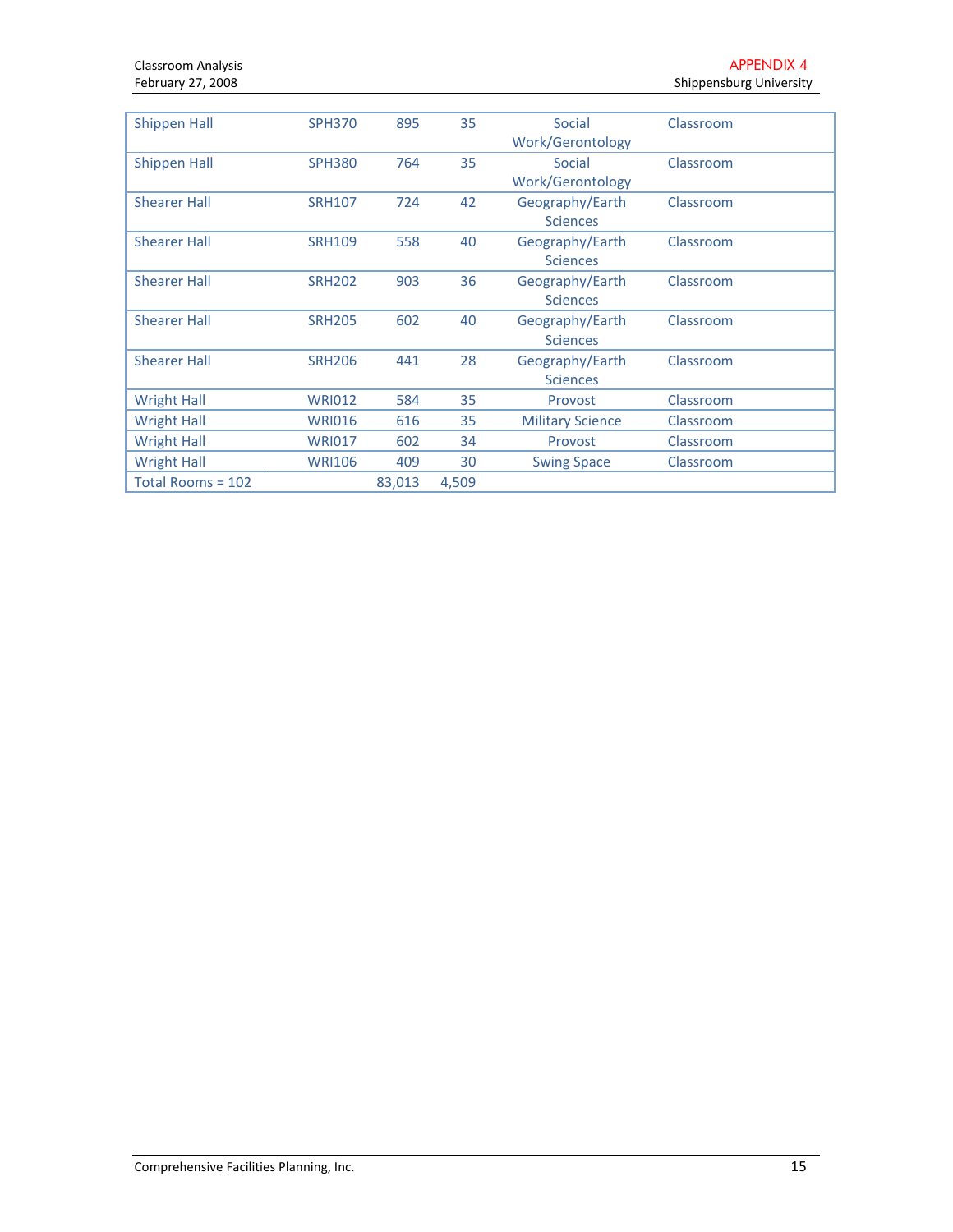# Classrooms Recommended for Removal

| <b>Bldg Name</b>           | <b>Room Num</b> | <b>ASF</b> | <b>Seats</b> | <b>Assignment Name</b>       | <b>Comment</b>             |
|----------------------------|-----------------|------------|--------------|------------------------------|----------------------------|
| <b>Faculty Office Bldg</b> | <b>FOB101</b>   | 1,052      | 50           | <b>Swing Space</b>           | Classroom                  |
| <b>Horton Hall</b>         | <b>HOR020</b>   | 463        | 25           | <b>Swing Space</b>           | Classroom                  |
| <b>Horton Hall</b>         | <b>HOR022</b>   | 516        | 29           | <b>Swing Space</b>           | Classroom with             |
|                            |                 |            |              |                              | Computers                  |
| <b>Horton Hall</b>         | <b>HOR128</b>   | 495        | 26           | Dean, School Academic        | Classroom                  |
|                            |                 |            |              | <b>Programs and Services</b> |                            |
| <b>Stewart Hall</b>        | <b>STW100</b>   | 466        | 17           | Communications/Journ         | Classroom                  |
|                            |                 |            |              | alism                        |                            |
| <b>Stewart Hall</b>        | STW101          | 496        | 34           | <b>Swing Space</b>           | <b>Inactive Classrooms</b> |
| <b>Stewart Hall</b>        | <b>STW200</b>   | 873        | 53           | <b>Swing Space</b>           | Classroom                  |
| <b>Stewart Hall</b>        | <b>STW209</b>   | 403        | 29           | <b>Swing Space</b>           | <b>Inactive Classrooms</b> |
| <b>Gilbert Hall</b>        | <b>GIL001</b>   | 293        | 20           | <b>Swing Space</b>           | <b>Inactive Classrooms</b> |
| <b>Gilbert Hall</b>        | <b>GIL110</b>   | 420        | 20           | <b>Swing Space</b>           | <b>Inactive Classrooms</b> |
| <b>Gilbert Hall</b>        | <b>GIL210</b>   | 545        | 46           | <b>Swing Space</b>           | Classroom                  |
| <b>Gilbert Hall</b>        | <b>GIL220</b>   | 636        | 40           | <b>Swing Space</b>           | Classroom                  |
| <b>Gilbert Hall</b>        | <b>GIL230</b>   | 609        | 40           | <b>Swing Space</b>           | Classroom                  |
| <b>Gilbert Hall</b>        | <b>GIL240</b>   | 587        | 40           | <b>Swing Space</b>           | Classroom                  |
| <b>Wright Hall</b>         | <b>WRI012</b>   | 584        | 35           | Provost                      | Classroom                  |
| <b>Wright Hall</b>         | <b>WRI016</b>   | 616        | 35           | <b>Military Science</b>      | Classroom                  |
| <b>Wright Hall</b>         | <b>WRI017</b>   | 602        | 34           | Provost                      | Classroom                  |
| <b>Wright Hall</b>         | <b>WRI106</b>   | 409        | 30           | <b>Swing Space</b>           | Classroom                  |
| Total rooms = $18$         |                 | 10,065     | 603          |                              |                            |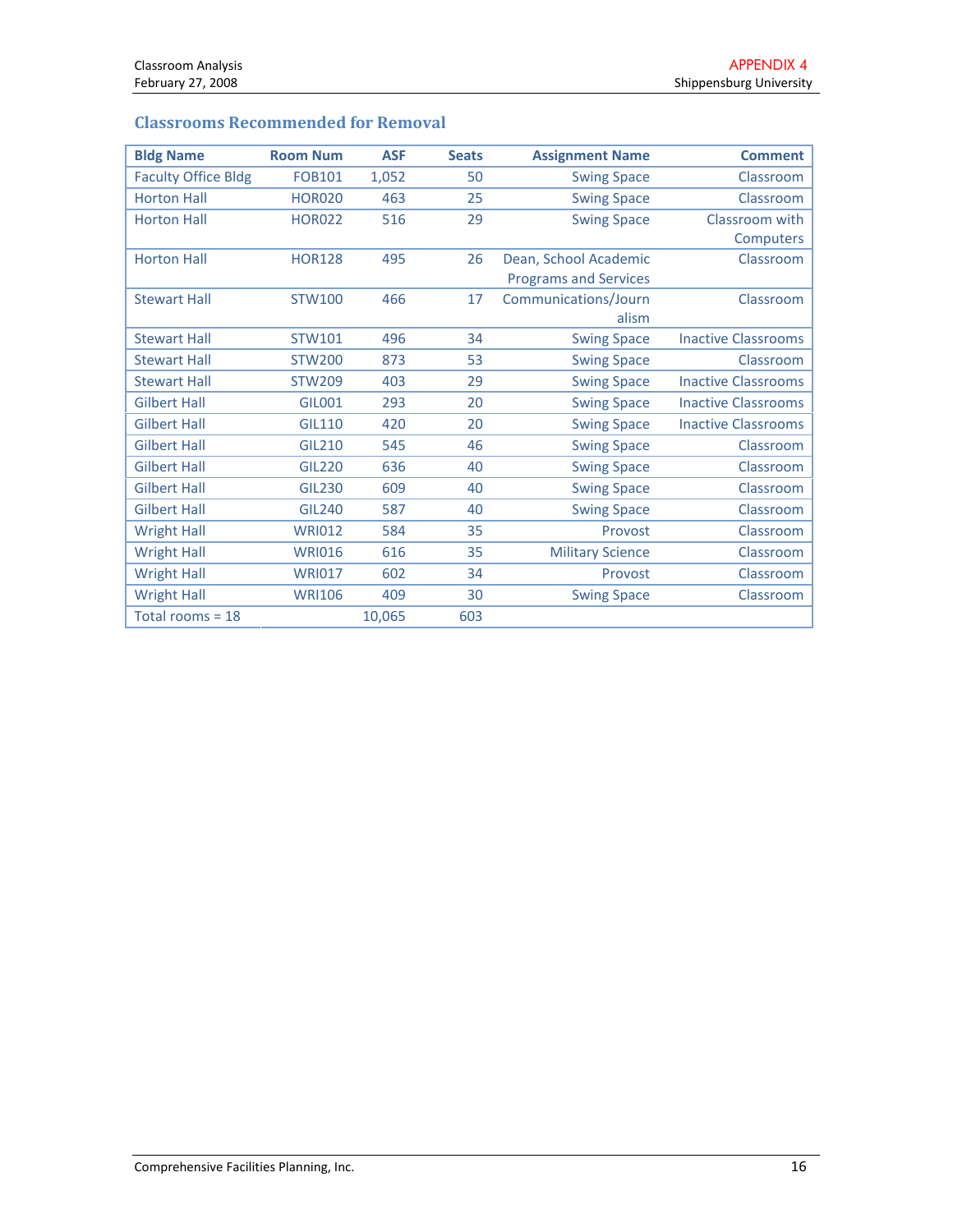# Classroom Utilization Report

# Fall 2007 Time Period (24 hour): 800 – 2200 (62 Available Weekly Room Hours)

#### 110 Classrooms

| <b>Bldg</b> | <b>Bldg</b> | <b>Room</b>   | <b>Dept</b>  |     |            |            |       | <b>Station</b>   | <b>Hrs Below</b> |
|-------------|-------------|---------------|--------------|-----|------------|------------|-------|------------------|------------------|
| <b>Num</b>  | <b>Code</b> | <b>Num</b>    |              | Cap | <b>ASF</b> | <b>WRH</b> | WRH%  | <b>Occupancy</b> | <b>40% Occ</b>   |
| 021D        | <b>CFC</b>  | <b>CFC250</b> | <b>ESC</b>   | 30  | 600        | 27.1       | 43.8% | 66.3%            | 0.0              |
| 021D        | <b>CFC</b>  | <b>CFC251</b> | <b>ESC</b>   | 30  | 600        | 28.1       | 45.4% | 65.4%            | 5.7              |
| 015         | <b>FOB</b>  | <b>FOB101</b> | <b>SWING</b> | 50  | 1,052      | 43.7       | 70.4% | 74.2%            | 0.0              |
| 526         | <b>FSC</b>  | <b>FSC012</b> | <b>PSY</b>   | 15  | 620        | 14.1       | 22.8% | 124.3%           | 0.0              |
| 526         | <b>FSC</b>  | <b>FSC016</b> | <b>BIO</b>   | 40  | 644        | 33.2       | 53.5% | 67.7%            | 3.0              |
| 526         | <b>FSC</b>  | <b>FSC030</b> | <b>PSY</b>   | 121 | 1,890      | 35.0       | 56.4% | 27.8%            | 35.0             |
| 526         | <b>FSC</b>  | <b>FSC104</b> | <b>PHY</b>   | 71  | 1,285      | 23.5       | 37.9% | 51.6%            | 6.0              |
| 526         | <b>FSC</b>  | <b>FSC108</b> | PHY          | 71  | 1,286      | 28.3       | 45.7% | 53.7%            | 7.8              |
| 526         | <b>FSC</b>  | <b>FSC156</b> | <b>BIO</b>   | 109 | 1,745      | 38.9       | 62.7% | 41.2%            | 13.6             |
| 526         | <b>FSC</b>  | <b>FSC226</b> | <b>PSY</b>   | 40  | 749        | 43.6       | 70.3% | 78.2%            | 2.9              |
| 526         | <b>FSC</b>  | <b>FSC228</b> | <b>PSY</b>   | 40  | 697        | 43.7       | 70.5% | 64.1%            | 3.0              |
| 526         | <b>FSC</b>  | <b>FSC256</b> | <b>BIO</b>   | 109 | 1,743      | 35.8       | 57.8% | 37.4%            | 13.7             |
| 526         | <b>FSC</b>  | <b>FSC312</b> | <b>CHM</b>   | 41  | 798        | 39.8       | 64.2% | 70.2%            | 2.9              |
| 526         | <b>FSC</b>  | <b>FSC336</b> | <b>PSY</b>   | 40  | 800        | 32.0       | 51.6% | 85.2%            | 0.0              |
| 526         | <b>FSC</b>  | <b>FSC356</b> | <b>CHM</b>   | 109 | 1,851      | 39.8       | 64.2% | 32.6%            | 31.1             |
| 520         | GH          | <b>GIL210</b> | <b>SWING</b> | 46  | 545        | 34.8       | 56.1% | 85.2%            | 0.0              |
| 520         | GH          | <b>GIL220</b> | <b>SWING</b> | 40  | 636        | 52.1       | 84.0% | 91.3%            | 0.0              |
| 520         | <b>GH</b>   | <b>GIL230</b> | <b>SWING</b> | 40  | 609        | 49.2       | 79.4% | 94.7%            | 0.0              |
| 520         | GH          | <b>GIL240</b> | <b>SWING</b> | 40  | 587        | 49.3       | 79.5% | 90.6%            | 0.0              |
| 529         | <b>GRH</b>  | <b>GRH201</b> | <b>MGT</b>   | 36  | 772        | 37.5       | 60.4% | 92.8%            | 0.0              |
| 529         | <b>GRH</b>  | <b>GRH202</b> | <b>MGT</b>   | 80  | 1,504      | 40.3       | 65.0% | 43.9%            | 14.1             |
| 529         | <b>GRH</b>  | <b>GRH203</b> | <b>MGT</b>   | 36  | 754        | 43.2       | 69.7% | 96.3%            | 0.0              |
| 529         | <b>GRH</b>  | <b>GRH206</b> | <b>ACC</b>   | 36  | 774        | 43.1       | 69.6% | 81.4%            | 0.0              |
| 529         | <b>GRH</b>  | <b>GRH208</b> | <b>ACC</b>   | 36  | 776        | 37.5       | 60.4% | 77.6%            | 0.0              |
| 529         | <b>GRH</b>  | <b>GRH303</b> | <b>FIN</b>   | 36  | 755        | 40.4       | 65.1% | 89.6%            | 0.0              |
| 529         | <b>GRH</b>  | <b>GRH306</b> | ECO          | 40  | 774        | 49.3       | 79.5% | 72.8%            | 0.0              |
| 529         | <b>GRH</b>  | <b>GRH308</b> | ECO          | 40  | 776        | 46.3       | 74.7% | 83.5%            | 2.8              |
| 529         | <b>GRH</b>  | <b>GRH404</b> | <b>MGT</b>   | 40  | 768        | 34.7       | 55.9% | 76.0%            | 0.0              |
| 529         | <b>GRH</b>  | <b>GRH406</b> | <b>PLS</b>   | 42  | 751        | 40.7       | 65.6% | 79.9%            | 0.0              |
| 529         | <b>GRH</b>  | <b>GRH408</b> | SOC          | 40  | 756        | 47.2       | 76.2% | 86.1%            | 2.8              |
| 525         | <b>HAC</b>  | <b>HAC301</b> | <b>ART</b>   | 106 | 1,819      | 28.7       | 46.4% | 42.4%            | 3.0              |
| 215         | <b>HFH</b>  | <b>HFH220</b> | SOC          | 40  | 1,193      | 34.7       | 56.0% | 83.6%            | 0.0              |
| 215         | <b>HFH</b>  | <b>HFH230</b> | <b>PLS</b>   | 52  | 1,178      | 26.3       | 42.5% | 73.3%            | 0.0              |
| 018         | HH          | <b>HOR020</b> | <b>SWING</b> | 25  | 463        | 29.0       | 46.7% | 76.0%            | 0.0              |
| 018         | HH          | <b>HOR128</b> | <b>APS</b>   | 26  | 495        | 17.3       | 27.8% | 82.9%            | 0.0              |
| 414         | LL          | LIB016        | <b>LIB</b>   | 24  | 513        | 4.0        | 6.5%  | 74.0%            | 0.0              |
| 414         | LL          | <b>LIB205</b> | LIB          | 27  | 1,349      | 45.4       | 73.2% | 130.4%           | 0.0              |
| 560         | MA          | <b>MEM100</b> | <b>SWING</b> | 40  | 1,230      | 37.5       | 60.4% | 65.7%            | 2.8              |
| 560         | MA          | <b>MEM210</b> | <b>SWING</b> | 40  | 804        | 17.5       | 28.2% | 80.4%            | 0.0              |
| 531         | <b>MCT</b>  | <b>MCT258</b> | <b>MAT</b>   | 40  | 668        | 34.0       | 54.8% | 81.4%            | 0.0              |
| 531         | <b>MCT</b>  | <b>MCT262</b> | <b>MAT</b>   | 40  | 773        | 31.3       | 50.5% | 81.4%            | 0.0              |
| 531         | <b>MCT</b>  | <b>MCT265</b> | <b>MAT</b>   | 40  | 826        | 47.0       | 75.8% | 96.3%            | 0.0              |
| 561         | PAC         | <b>PAC121</b> | <b>MUS</b>   | 44  | 679        | 28.9       | 46.6% | 90.4%            | 0.0              |
| 521         | <b>RLH</b>  | <b>RLH100</b> | LANG         | 40  | 693        | 37.8       | 61.0% | 63.9%            | 6.0              |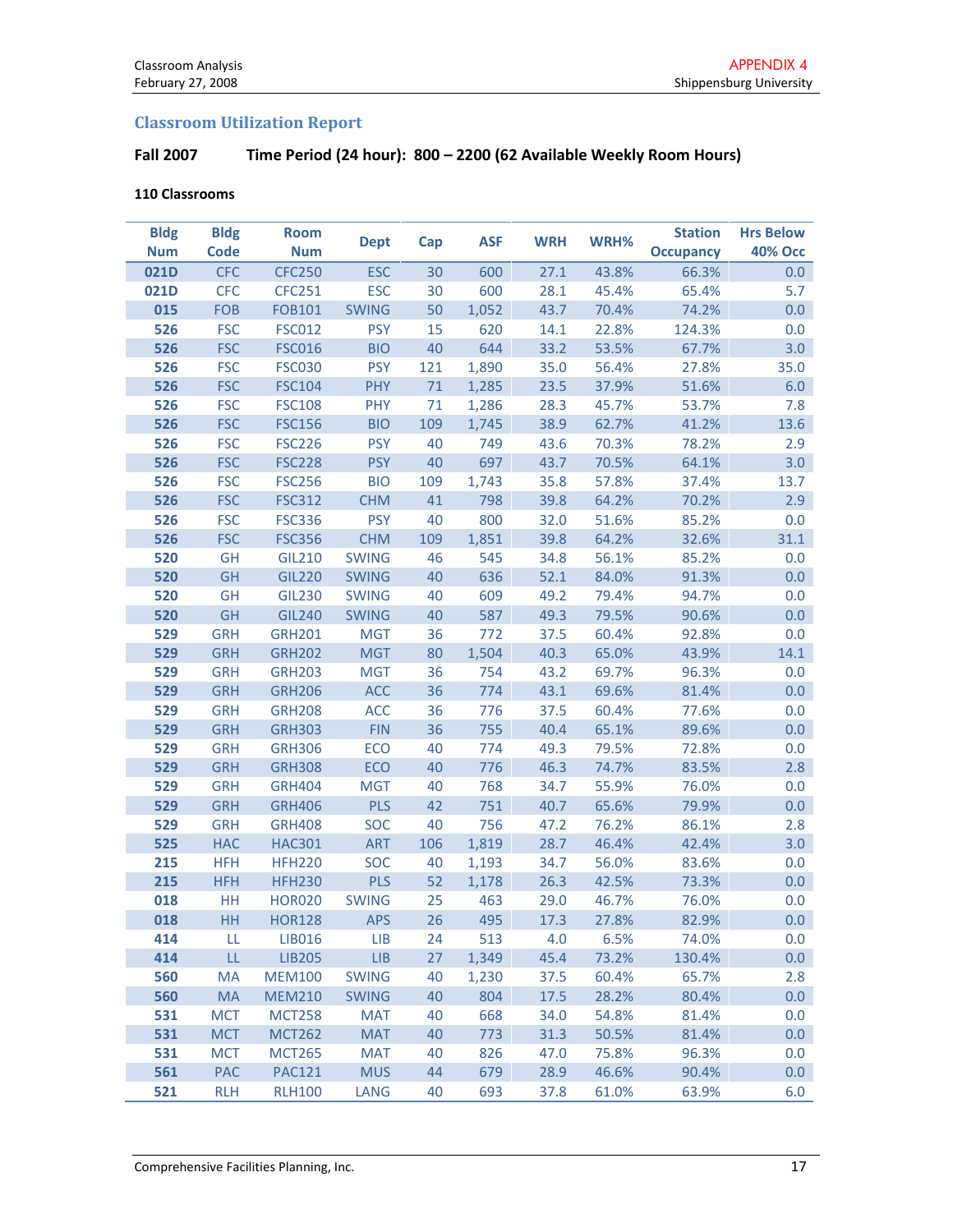| <b>Bldg</b><br><b>Num</b> | <b>Bldg</b><br>Code | <b>Room</b><br><b>Num</b> | <b>Dept</b>  | Cap   | <b>ASF</b> | <b>WRH</b> | WRH%  | <b>Station</b><br><b>Occupancy</b> | <b>Hrs Below</b><br><b>40% Occ</b> |
|---------------------------|---------------------|---------------------------|--------------|-------|------------|------------|-------|------------------------------------|------------------------------------|
| 521                       | <b>RLH</b>          | <b>RLH101</b>             | <b>COM</b>   | 25    | 481        | 26.4       | 42.6% | 72.8%                              | 0.0                                |
| 521                       | <b>RLH</b>          | <b>RLH106</b>             | <b>LANG</b>  | 40    | 711        | 26.3       | 42.5% | 71.2%                              | 3.0                                |
| 521                       | <b>RLH</b>          | <b>RLH200</b>             | <b>GEO</b>   | 150   | 2,391      | 35.1       | 56.6% | 25.6%                              | 35.1                               |
| 521                       | <b>RLH</b>          | <b>RLH209</b>             | <b>COM</b>   | 41    | 647        | 40.6       | 65.4% | 59.2%                              | 5.8                                |
| 120                       | <b>SH</b>           | <b>STW100</b>             | <b>COM</b>   | 17    | 466        | 8.0        | 12.9% | 85.3%                              | 0.0                                |
| 120                       | <b>SH</b>           | <b>STW200</b>             | <b>SWING</b> | 53    | 873        | 10.5       | 16.9% | 60.4%                              | 2.8                                |
| 523                       | <b>SPH</b>          | <b>SPH110G</b>            | <b>CNS</b>   | 12    | 449        | 13.6       | 21.9% | 104.3%                             | 0.0                                |
| 523                       | <b>SPH</b>          | <b>SPH150</b>             | <b>ELP</b>   | 28    | 755        | 52.3       | 84.4% | 87.4%                              | 2.9                                |
| 523                       | <b>SPH</b>          | <b>SPH160</b>             | <b>ELP</b>   | 28    | 760        | 55.2       | 89.0% | 83.3%                              | 0.0                                |
| 523                       | <b>SPH</b>          | <b>SPH200</b>             | <b>TCH</b>   | 34    | 969        | 49.6       | 80.1% | 74.2%                              | 0.0                                |
| 523                       | <b>SPH</b>          | <b>SPH220</b>             | <b>TCH</b>   | 40    | 880        | 48.7       | 78.5% | 63.0%                              | 5.8                                |
| 523                       | <b>SPH</b>          | <b>SPH224</b>             | <b>TCH</b>   | 130   | 1,636      | 35.7       | 57.6% | 24.8%                              | 33.7                               |
| 523                       | <b>SPH</b>          | <b>SPH230</b>             | <b>TCH</b>   | 30    | 657        | 44.2       | 71.2% | 81.5%                              | 2.8                                |
| 523                       | <b>SPH</b>          | <b>SPH250</b>             | <b>TCH</b>   | 30    | 755        | 43.4       | 70.0% | 81.6%                              | 5.8                                |
| 523                       | <b>SPH</b>          | <b>SPH260</b>             | <b>TCH</b>   | 35    | 724        | 50.1       | 80.8% | 67.0%                              | 0.0                                |
| 523                       | <b>SPH</b>          | <b>SPH300</b>             | <b>CRJ</b>   | 38    | 712        | 43.7       | 70.5% | 62.8%                              | 0.0                                |
| 523                       | <b>SPH</b>          | <b>SPH320</b>             | <b>CRJ</b>   | 42    | 764        | 43.7       | 70.4% | 46.0%                              | 14.8                               |
| 523                       | <b>SPH</b>          | <b>SPH340</b>             | <b>CRJ</b>   | 42    | 764        | 40.7       | 65.7% | 54.2%                              | 8.7                                |
| 523                       | <b>SPH</b>          | <b>SPH370</b>             | <b>SWK</b>   | 35    | 895        | 38.1       | 61.4% | 70.0%                              | 0.0                                |
| 523                       | <b>SPH</b>          | <b>SPH380</b>             | <b>SWK</b>   | 35    | 764        | 35.2       | 56.7% | 53.3%                              | 5.8                                |
| 522                       | <b>SRH</b>          | <b>SRH107</b>             | <b>GEO</b>   | 42    | 724        | 41.9       | 67.6% | 90.9%                              | 0.0                                |
| 522                       | <b>SRH</b>          | <b>SRH109</b>             | <b>GEO</b>   | 40    | 558        | 40.7       | 65.6% | 78.7%                              | 8.8                                |
| 522                       | <b>SRH</b>          | <b>SRH202</b>             | <b>GEO</b>   | 36    | 903        | 34.7       | 56.0% | 81.7%                              | 3.0                                |
| 522                       | <b>SRH</b>          | <b>SRH205</b>             | <b>GEO</b>   | 40    | 602        | 22.8       | 36.8% | 74.2%                              | 0.0                                |
| 522                       | <b>SRH</b>          | <b>SRH206</b>             | <b>GEO</b>   | 28    | 441        | 23.0       | 37.1% | 69.2%                              | 0.0                                |
| 528                       | <b>WRI</b>          | <b>WRI012</b>             | <b>PRO</b>   | 35    | 584        | 37.8       | 61.0% | 60.4%                              | 0.0                                |
| 528                       | WRI                 | <b>WRI016</b>             | <b>MIL</b>   | 35    | 616        | 37.5       | 60.5% | 52.1%                              | 14.8                               |
| 528                       | <b>WRI</b>          | <b>WRI017</b>             | <b>PRO</b>   | 34    | 602        | 43.5       | 70.1% | 49.3%                              | 6.0                                |
| 528                       | <b>WRI</b>          | <b>WRI106</b>             | <b>SWING</b> | 30    | 409        | 46.4       | 74.8% | 62.8%                              | 0.0                                |
|                           |                     | <b>Total Rooms: 73</b>    |              | 3,333 | 63,072     | 2,640.8    | 58.3% | 64.6%                              | 316.0                              |

#### 110 Classrooms Summary

| <b>Average Weekly Room</b><br>Hours:    | 36.2 | Total Enroll 27,782        |     | <b>Average Section</b><br>Size: | 29.4 |
|-----------------------------------------|------|----------------------------|-----|---------------------------------|------|
| Weekly Student Contact 77,899<br>Hours: |      | <b>Total Section Count</b> | 945 | Low Hour $12.0\%$<br>Percent:   |      |

| 113         | <b>Classroom with Computers</b> |               |              |     |            |            |       |                  |                  |
|-------------|---------------------------------|---------------|--------------|-----|------------|------------|-------|------------------|------------------|
| <b>Bldg</b> | <b>Bldg</b>                     | <b>Room</b>   | <b>Dept</b>  | Cap | <b>ASF</b> | <b>WRH</b> | WRH%  | <b>Station</b>   | <b>Hrs Below</b> |
| <b>Num</b>  | <b>Num</b>                      | <b>Num</b>    |              |     |            |            |       | <b>Occupancy</b> | <b>40% Occ</b>   |
| 018         | HН                              | <b>HOR022</b> | <b>SWING</b> | 29. | 516        | 26.0       | 41.9% | 78.1%            | 0.0              |

 $\_$  , and the set of the set of the set of the set of the set of the set of the set of the set of the set of the set of the set of the set of the set of the set of the set of the set of the set of the set of the set of th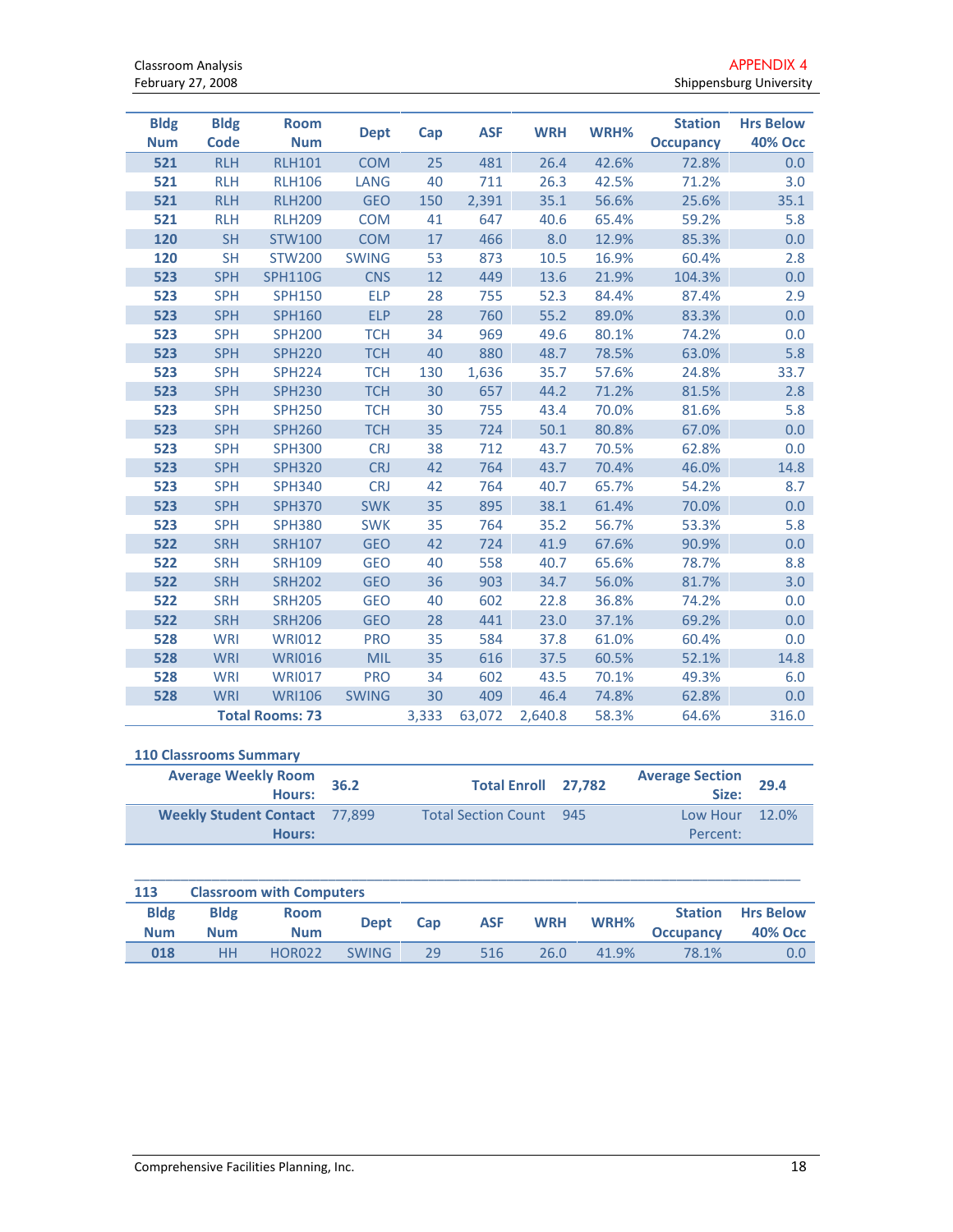# Fall 2007 Time Period (24 hour): 800 – 2200 (62 Available Weekly Room Hours)

|  |  | <b>Summary Total Classrooms</b> |
|--|--|---------------------------------|
|--|--|---------------------------------|

|                        | <b>Cap</b> | <b>ASF</b> | <b>WRH</b>                 | WRH%  |                          | <b>Station Hrs Below</b> |
|------------------------|------------|------------|----------------------------|-------|--------------------------|--------------------------|
|                        |            |            |                            |       | <b>Occupancy 40% Occ</b> |                          |
| <b>Total Rooms: 74</b> |            |            | $3.362$ $63.588$ $2.666.8$ | 58.1% | 64.8%                    | 316.0                    |

| <b>Average Weekly Room</b><br><b>Hours:</b> | Total Enroll 27,986            | <b>Average Section</b><br>Size:   | 29.3 |
|---------------------------------------------|--------------------------------|-----------------------------------|------|
| Weekly Student Contact 78,488<br>Hours:     | <b>Total Section Count 954</b> | <b>Low Hour 11.8%</b><br>Percent: |      |